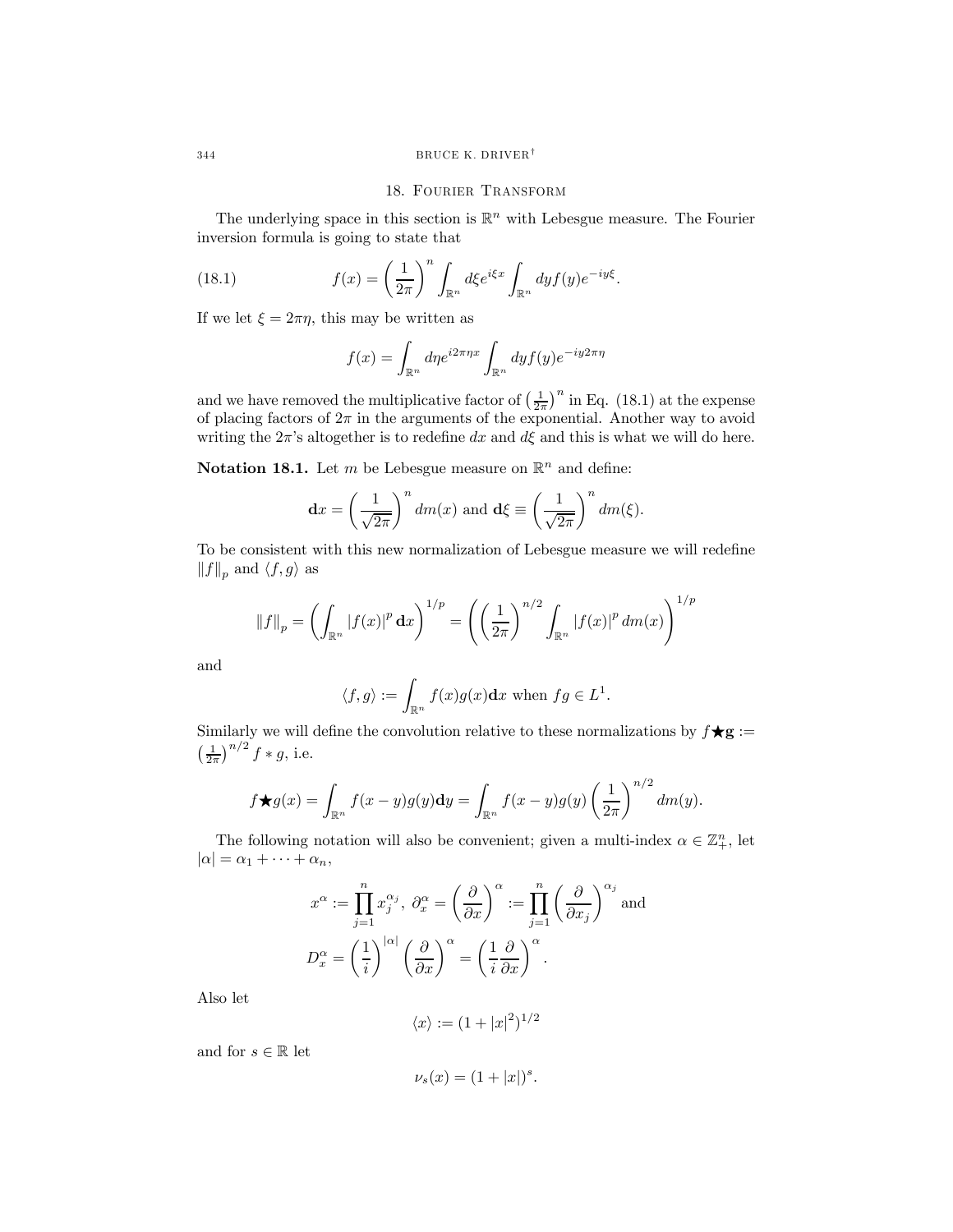# 18.1. Fourier Transform.

**Definition 18.2** (Fourier Transform). For  $f \in L^1$ , let

(18.2) 
$$
\hat{f}(\xi) = \mathcal{F}f(\xi) := \int_{\mathbb{R}^n} e^{-ix \cdot \xi} f(x) dx
$$

(18.3) 
$$
g^{\vee}(x) = \mathcal{F}^{-1}g(x) = \int_{\mathbb{R}^n} e^{ix \cdot \xi} g(\xi) d\xi = \mathcal{F}g(-x)
$$

The next theorem summarizes some more basic properties of the Fourier transform.

**Theorem 18.3.** Suppose that  $f, g \in L^1$ . Then

(1) 
$$
\hat{f} \in C_0(\mathbb{R}^n)
$$
 and  $||\hat{f}||_u \leq ||f||_1$ .  
\n(2) For  $y \in \mathbb{R}^n$ ,  $(\tau_y f) \hat{ }(\xi) = e^{-iy \cdot \xi} \hat{f}(\xi)$ .  
\n(3) The Fourier transform takes convolution to products, i.e.  $(f \star g) \hat{ } = \hat{f} \hat{g}$ .  
\n(4) For  $f, g \in L^1$ ,  $\langle \hat{f}, g \rangle = \langle f, \hat{g} \rangle$ .  
\n(5) If  $T : \mathbb{R}^n \to \mathbb{R}^n$  is an invertible linear transformation, then  
\n $(f \circ T)^{\wedge} (\xi) = |\det T|^{-1} \hat{f}((T^{-1})^* \xi)$  and  
\n $(f \circ T)^{\vee} (\xi) = |\det T|^{-1} f^{\vee}((T^{-1})^* \xi)$   
\n(6) If  $(1+|x|)^k f(x) \in L^1$ , then  $\hat{f} \in C^k$  and  $\partial^{\alpha} \hat{f} \in C_0$  for all  $|\alpha| \leq k$ . Moreover,  
\n(18.4)  $\partial_{\xi}^{\alpha} \hat{f}(\xi) = \mathcal{F}[(-ix)^{\alpha} f(x)](\xi)$   
\nfor all  $|\alpha| \leq k$ .  
\n(7) If  $f \in C^k$  and  $\partial^{\alpha} f \in L^1$  for all  $|\alpha| \leq k$ , then  $(1+|\xi|)^k \hat{f}(\xi) \in C_0$  and  
\n(18.5)  $(\partial^{\alpha} f) \hat{ } (\xi) = (i\xi)^{\alpha} \hat{f}(\xi)$   
\nfor all  $|\alpha| \leq k$ .  
\n(8) Suppose  $g \in L^1(\mathbb{R}^k)$  and  $h \in L^1(\mathbb{R}^{n-k})$  and  $f = g \otimes h$ , i.e.  $f(x) = g(x_1, \ldots, x_k)h(x_{k+1}, \ldots, x_n)$ ,

then  $\hat{f} = \hat{g} \otimes \hat{h}$ .

Proof. Item 1. is the Riemann Lebesgue Lemma 9.26. Items 2. — 5. are proved by the following straight forward computations:

$$
(\tau_y f) \hat{ } (\xi) = \int_{\mathbb{R}^n} e^{-ix\cdot\xi} f(x-y) dx = \int_{\mathbb{R}^n} e^{-i(x+y)\cdot\xi} f(x) dx = e^{-iy\cdot\xi} \hat{f}(\xi),
$$
  

$$
\langle \hat{f}, g \rangle = \int_{\mathbb{R}^n} \hat{f}(\xi) g(\xi) d\xi = \int_{\mathbb{R}^n} d\xi g(\xi) \int_{\mathbb{R}^n} dx e^{-ix\cdot\xi} f(x)
$$
  

$$
= \int_{\mathbb{R}^n \times \mathbb{R}^n} dx d\xi e^{-ix\cdot\xi} g(\xi) f(x) = \int_{\mathbb{R}^n \times \mathbb{R}^n} dx \hat{g}(x) f(x) = \langle f, \hat{g} \rangle,
$$
  

$$
(f \star g) \hat{ } (\xi) = \int_{\mathbb{R}^n} e^{-ix\cdot\xi} f \star g(x) dx = \int_{\mathbb{R}^n} e^{-ix\cdot\xi} \left( \int_{\mathbb{R}^n} f(x-y) g(y) dy \right) dx
$$
  

$$
= \int_{\mathbb{R}^n} dy \int_{\mathbb{R}^n} dx e^{-ix\cdot\xi} f(x-y) g(y) = \int_{\mathbb{R}^n} dy \int_{\mathbb{R}^n} dx e^{-i(x+y)\cdot\xi} f(x) g(y)
$$
  

$$
= \int_{\mathbb{R}^n} dy e^{-iy\cdot\xi} g(y) \int_{\mathbb{R}^n} dx e^{-ix\cdot\xi} f(x) = \hat{f}(\xi) \hat{g}(\xi)
$$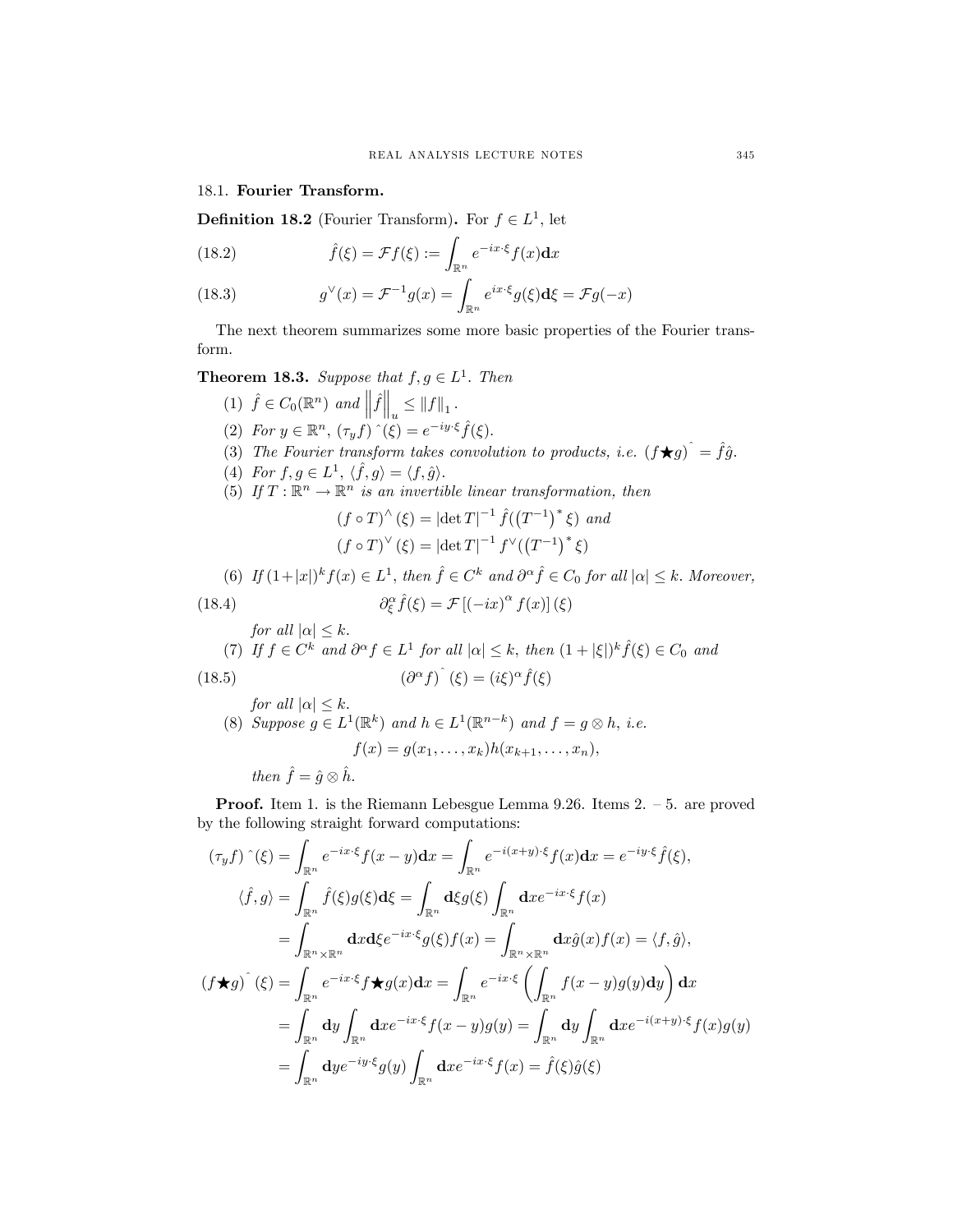and letting  $y = Tx$  so that  $\mathbf{d}x = |\det T|^{-1} \mathbf{d}y$ 

$$
(f \circ T)^{\hat{}}(\xi) = \int_{\mathbb{R}^n} e^{-ix\cdot\xi} f(Tx) dx = \int_{\mathbb{R}^n} e^{-iT^{-1}y\cdot\xi} f(y) |\det T|^{-1} dy
$$

$$
= |\det T|^{-1} \hat{f}((T^{-1})^*\xi).
$$

Item 6. is simply a matter of differentiating under the integral sign which is easily justified because  $(1+|x|)^k f(x) \in L^1$ .

Item 7. follows by using Lemma 9.25 repeatedly (i.e. integration by parts) to find

$$
(\partial^{\alpha} f)^{\hat{}}(\xi) = \int_{\mathbb{R}^n} \partial_x^{\alpha} f(x) e^{-ix\cdot\xi} dx = (-1)^{|\alpha|} \int_{\mathbb{R}^n} f(x) \partial_x^{\alpha} e^{-ix\cdot\xi} dx
$$

$$
= (-1)^{|\alpha|} \int_{\mathbb{R}^n} f(x) (-i\xi)^{\alpha} e^{-ix\cdot\xi} dx = (i\xi)^{\alpha} \hat{f}(\xi).
$$

Since  $\partial^{\alpha} f \in L^{1}$  for all  $|\alpha| \leq k$ , it follows that  $(i\xi)^{\alpha} \hat{f}(\xi) = (\partial^{\alpha} f)^{\hat{}}(\xi) \in C_{0}$  for all  $|\alpha| \leq k$ . Since

$$
(1+|\xi|)^k \le \left(1+\sum_{i=1}^n |\xi_i|\right)^k = \sum_{|\alpha| \le k} c_{\alpha} |\xi^{\alpha}|
$$

where  $0 < c_{\alpha} < \infty$ ,

$$
\left| \left( 1 + |\xi| \right)^k \hat{f}(\xi) \right| \leq \sum_{|\alpha| \leq k} c_{\alpha} \left| \xi^{\alpha} \hat{f}(\xi) \right| \to 0 \text{ as } \xi \to \infty.
$$

Item 8. is a simple application of Fubini's theorem.

**Example 18.4.** If  $f(x) = e^{-|x|^2/2}$  then  $\hat{f}(\xi) = e^{-|\xi|^2/2}$ , in short (18.6)  $\mathcal{F}e^{-|x|^2/2} = e^{-|\xi|^2/2}$  and  $\mathcal{F}^{-1}e^{-|\xi|^2/2} = e^{-|x|^2/2}$ .

More generally, for  $t > 0$  let

(18.7) 
$$
p_t(x) := t^{-n/2} e^{-\frac{1}{2t}|x|^2}
$$

then

(18.8) 
$$
\hat{p}_t(\xi) = e^{-\frac{t}{2}|\xi|^2}
$$
 and  $(\hat{p}_t)^{\vee}(x) = p_t(x)$ .

By Item 8. of Theorem 18.3, to prove Eq.  $(18.6)$  it suffices to consider the 1 – dimensional case because  $e^{-|x|^2/2} = \prod_{i=1}^n e^{-x_i^2/2}$ . Let  $g(\xi) := (\mathcal{F}e^{-x^2/2})(\xi)$ , then by Eq. (18.4) and Eq. (18.5), (18.9)

$$
g'(\xi) = \mathcal{F}\left[(-ix)e^{-x^2/2}\right](\xi) = i\mathcal{F}\left[\frac{d}{dx}e^{-x^2/2}\right](\xi) = i(i\xi)\mathcal{F}\left[e^{-x^2/2}\right](\xi) = -\xi g(\xi).
$$
  
Lemma 6.36 implies

Lemma 6.36 implies

$$
g(0) = \int_{\mathbb{R}} e^{-x^2/2} dx = \frac{1}{\sqrt{2\pi}} \int_{\mathbb{R}} e^{-x^2/2} dm(x) = 1,
$$

and so solving Eq. (18.9) with  $g(0) = 1$  gives  $\mathcal{F}\left[e^{-x^2/2}\right](\xi) = g(\xi) = e^{-\xi^2/2}$  as desired. The assertion that  $\mathcal{F}^{-1}e^{-|\xi|^2/2} = e^{-|x|^2/2}$  follows similarly or by using Eq. (18.3) to conclude,

$$
\mathcal{F}^{-1}\left[e^{-|\xi|^2/2}\right](x) = \mathcal{F}\left[e^{-|-\xi|^2/2}\right](x) = \mathcal{F}\left[e^{-|\xi|^2/2}\right](x) = e^{-|x|^2/2}.
$$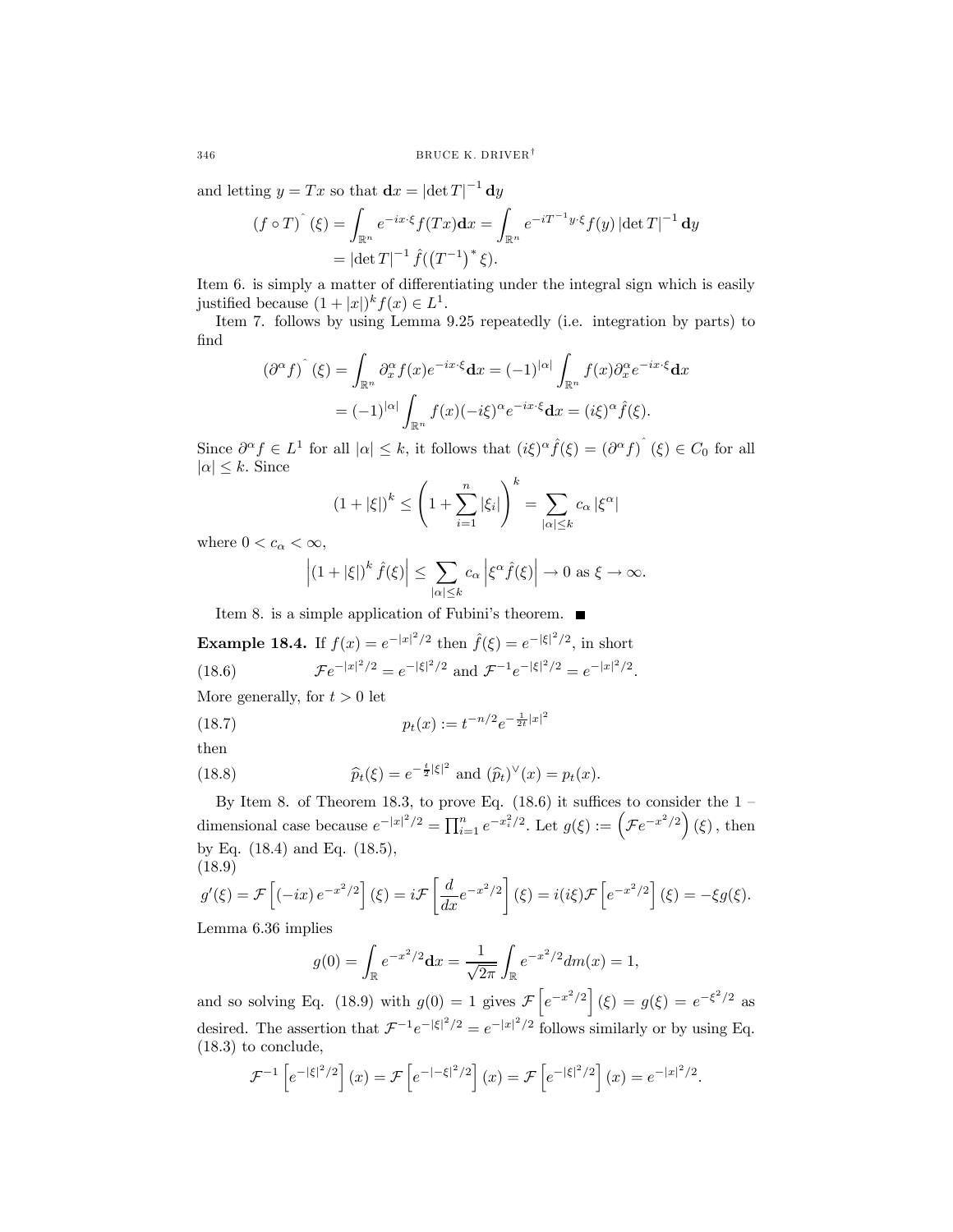The results in Eq. (18.8) now follow from Eq. (18.6) and item 5 of Theorem 18.3. For example, since  $p_t(x) = t^{-n/2} p_1(x/\sqrt{t}),$ 

$$
(\widehat{p}_t)(\xi) = t^{-n/2} \left(\sqrt{t}\right)^n \widehat{p}_1(\sqrt{t}\xi) = e^{-\frac{t}{2}|\xi|^2}.
$$

This may also be written as  $(\widehat{p}_t)(\xi) = t^{-n/2} p_{\frac{1}{t}}(\xi)$ . Using this and the fact that  $p_t$ is an even function,

$$
(\widehat{p}_t)^{\vee}(x) = \mathcal{F}\widehat{p}_t(-x) = t^{-n/2}\mathcal{F}p_{\frac{1}{t}}(-x) = t^{-n/2}t^{n/2}p_t(-x) = p_t(x).
$$

### 18.2. Schwartz Test Functions.

**Definition 18.5.** A function  $f \in C(\mathbb{R}^n, \mathbb{C})$  is said to have rapid decay or rapid decrease if

$$
\sup_{x \in \mathbb{R}^n} (1+|x|)^N |f(x)| < \infty \text{ for } N = 1, 2, ....
$$

Equivalently, for each  $N \in \mathbb{N}$  there exists constants  $C_N < \infty$  such that  $|f(x)| \leq$  $C_N(1+|x|)^{-N}$  for all  $x \in \mathbb{R}^n$ . A function  $f \in C(\mathbb{R}^n,\mathbb{C})$  is said to have (at most) polynomial growth if there exists  $N < \infty$  such

$$
\sup\left(1+|x|\right)^{-N}|f(x)| < \infty,
$$

i.e. there exists  $N \in \mathbb{N}$  and  $C < \infty$  such that  $|f(x)| \leq C(1+|x|)^N$  for all  $x \in \mathbb{R}^n$ .

**Definition 18.6** (Schwartz Test Functions). Let  $S$  denote the space of functions  $f \in C^{\infty}(\mathbb{R}^n)$  such that f and all of its partial derivatives have rapid decay and let

$$
||f||_{N,\alpha} = \sup_{x \in \mathbb{R}^n} |(1+|x|)^N \partial^\alpha f(x)|
$$

so that

$$
\mathcal{S} = \left\{ f \in C^{\infty}(\mathbb{R}^n) : ||f||_{N,\alpha} < \infty \text{ for all } N \text{ and } \alpha \right\}.
$$

Also let P denote those functions  $g \in C^{\infty}(\mathbb{R}^n)$  such that g and all of its derivatives have at most polynomial growth, i.e.  $g \in C^{\infty}(\mathbb{R}^n)$  is in  $\mathcal P$  iff for all multi-indices  $\alpha$ , there exists  $N_{\alpha} < \infty$  such

$$
\sup\left(1+|x|\right)^{-N_{\alpha}}|\partial^{\alpha}g(x)| < \infty.
$$

(Notice that any polynomial function on  $\mathbb{R}^n$  is in  $\mathcal{P}$ .)

Remark 18.7. Since  $C_c^{\infty}(\mathbb{R}^n) \subset S \subset L^2(\mathbb{R}^n)$ , it follows that S is dense in  $L^2(\mathbb{R}^n)$ .

### Exercise 18.1. Let

(18.10) 
$$
L = \sum_{|\alpha| \le k} a_{\alpha}(x) \partial^{\alpha}
$$

with  $a_{\alpha} \in \mathcal{P}$ . Show  $L(\mathcal{S}) \subset \mathcal{S}$  and in particular  $\partial^{\alpha} f$  and  $x^{\alpha} f$  are back in  $\mathcal{S}$  for all multi-indices  $\alpha$ .

Suppose that  $p(x,\xi) = \sum_{|\alpha| \leq N} a_{\alpha}(x) \xi^{\alpha}$  where each function  $a_{\alpha}(x)$  is a smooth function. We then set

$$
p(x, D_x) := \sum_{|\alpha| \le N} a_{\alpha}(x) D_x^{\alpha}
$$

and if each  $a_{\alpha}(x)$  is also a polynomial in x we will let

$$
p(-D_{\xi}, \xi) := \sum_{|\alpha| \le N} a_{\alpha} (-D_{\xi}) M_{\xi^{\alpha}}
$$

where  $M_{\xi^{\alpha}}$  is the operation of multiplication by  $\xi^{\alpha}$ .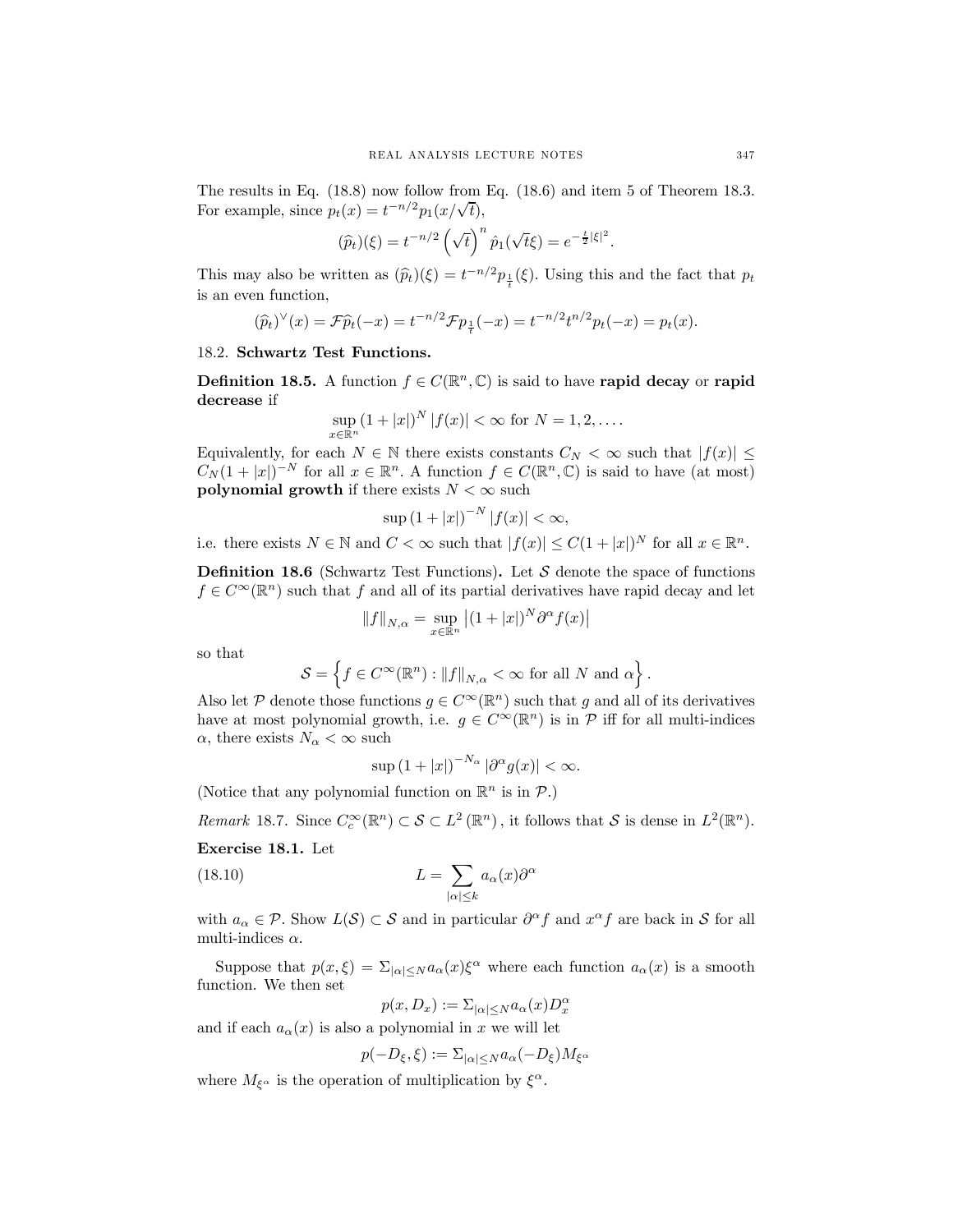**Proposition 18.8.** Suppose that each function  $a_{\alpha}(x)$  is smooth and  $f \in \mathcal{S}$ , then

$$
p(x,D_x)f(x) = \int_{\mathbb{R}^n} p(x,\xi)\hat{f}(\xi) e^{ix\cdot\xi} \mathbf{d}\xi.
$$

If we further assume that each function  $a_{\alpha}(x)$  is a polynomial in x, then

(18.11) 
$$
(p(x, D_x)f)^{\wedge}(\xi) = p(-D_{\xi}, \xi)\hat{f}(\xi)
$$

and

(18.12) 
$$
p(\xi, D_{\xi})\hat{f}(\xi) = [p(D_x, -x)f(x)]^{\wedge}(\xi).
$$

Alternatively we may write this last equation as

(18.13) 
$$
p(D_x,-x)f(x) = \left[p(\xi,D_{\xi})\hat{f}(\xi)\right]^{\vee}(x).
$$

**Proof.** For  $f \in \mathcal{S}$ , we have

$$
p(x, D_x)f(x) = p(x, D_x)\left(\mathcal{F}^{-1}\hat{f}\right)(x) = p(x, D_x)\int_{\mathbb{R}^n} \hat{f}(\xi) e^{ix\cdot\xi} d\xi
$$

$$
= \int_{\mathbb{R}^n} \hat{f}(\xi) p(x, D_x)e^{ix\cdot\xi} d\xi = \int_{\mathbb{R}^n} \hat{f}(\xi) p(x, \xi)e^{ix\cdot\xi} d\xi
$$

wherein we have used the fact that  $D_x^{\alpha}e^{ix\cdot\xi} = \xi^{\alpha}e^{ix\cdot\xi}$ . Now if we further assume that each function  $a_{\alpha}(x)$  is a polynomial in x, we may use the relation  $x^{\alpha}e^{ix\cdot\xi} = D_{\xi}^{\alpha}e^{ix\cdot\xi}$ to write

$$
\int_{\mathbb{R}^n} \hat{f}(\xi) p(x,\xi) e^{ix\cdot\xi} \mathbf{d}\xi = \int_{\mathbb{R}^n} \hat{f}(\xi) \Sigma_{|\alpha| \le N} \xi^{\alpha} a_{\alpha}(D_{\xi}) e^{ix\cdot\xi} \mathbf{d}\xi
$$
\n
$$
= \Sigma_{|\alpha| \le N} \int_{\mathbb{R}^n} e^{ix\cdot\xi} a_{\alpha}(-D_{\xi}) \left[ \xi^{\alpha} \hat{f}(\xi) \right] \mathbf{d}\xi
$$
\n
$$
= \int_{\mathbb{R}^n} e^{ix\cdot\xi} p(-D_{\xi}, \xi) \hat{f}(\xi) \mathbf{d}\xi
$$

wherein the second equality we have used repeated integration by parts. Combining the last two displayed equations gives

$$
p(x, D_x)f(x) = \int_{\mathbb{R}^n} e^{ix\cdot\xi} p(-D_{\xi}, \xi) \hat{f}(\xi) \,d\xi
$$

which upon taking the Fourier Transform is equivalent to Eq.  $(18.11)$ . The proof of Eq. (18.12) is similar:

$$
p(\xi, D_{\xi})\hat{f}(\xi) = p(\xi, D_{\xi}) \int_{\mathbb{R}^n} f(x)e^{-ix\cdot\xi} dx = \int_{\mathbb{R}^n} f(x)p(\xi, -D_x)e^{-ix\cdot\xi} dx
$$
  
\n
$$
= \sum_{\alpha} \int_{\mathbb{R}^n} f(x)(-x)^{\alpha} a_{\alpha}(\xi)e^{-ix\cdot\xi} dx = \sum_{\alpha} \int_{\mathbb{R}^n} f(x)(-x)^{\alpha} a_{\alpha}(-D_x)e^{-ix\cdot\xi} dx
$$
  
\n
$$
= \sum_{\alpha} \int_{\mathbb{R}^n} e^{-ix\cdot\xi} a_{\alpha}(D_x) [(-x)^{\alpha} f(x)] dx = [p(D_x, -x)f(x)]^{\wedge}(\xi).
$$

Corollary 18.9. The Fourier transform preserves the space  $S$ , i.e.  $\mathcal{F}(S) \subset S$ .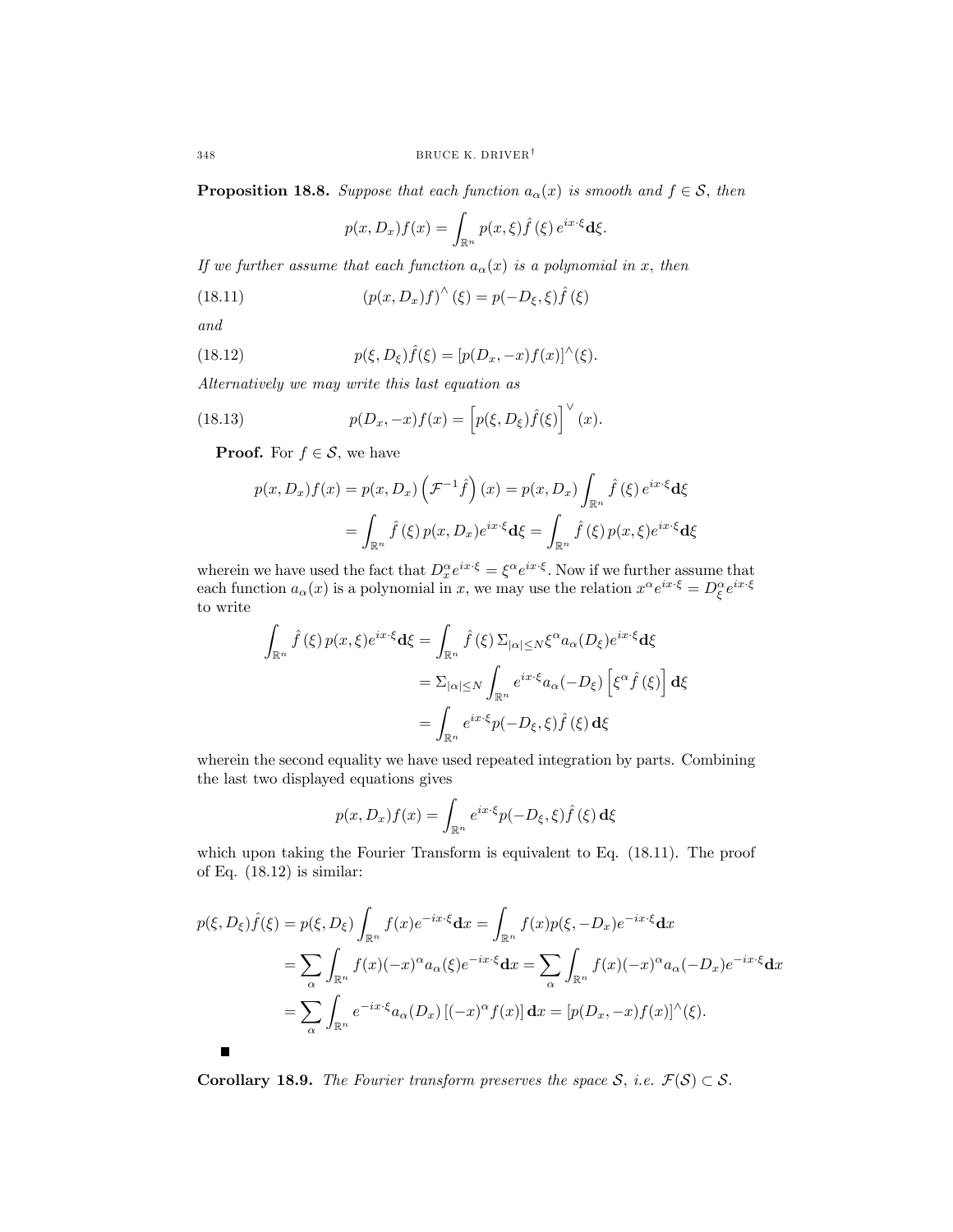**Proof.** Let  $p(x,\xi) = \sum_{|\alpha| \leq N} a_{\alpha}(x) \xi^{\alpha}$  with  $a_{\alpha}(x)$  being a polynomial function in x. If  $f \in \mathcal{S}$ , then because  $p(D_x, -x)f \in \mathcal{S} \subset L^1$  we have by Eq. (18.12) that  $p(\xi, D_{\xi})\hat{f}(\xi)$  is bounded in  $\xi$ , i.e.

$$
\sup_{\xi \in \mathbb{R}^n} |p(\xi, D_{\xi})\hat{f}(\xi)| \le C(p, f) < \infty.
$$

Since p is arbitrary it follows easily that all derivative of  $\hat{f}(\xi)$  have fast decay and therefore  $\hat{f}$  is in  $\mathcal{S}$ .

### 18.3. Fourier Inversion Formula .

**Theorem 18.10** (Fourier Inversion Theorem). Suppose that  $f \in L^1$  and  $\hat{f} \in L^1$ , then

(1) there exists  $f_0 \in C_0(\mathbb{R}^n)$  such that  $f = f_0$  a.e. (2)  $f_0 = \mathcal{F}^{-1} \mathcal{F} f$  and  $f_0 = \mathcal{F} \mathcal{F}^{-1} f$ , (3) f and  $\hat{f}$  are in  $L^1 \cap L^\infty$  and (4)  $||f||_2 = ||\hat{f}||_2$ .

In particular,  $\mathcal{F}: \mathcal{S} \to \mathcal{S}$  is a linear isomorphism of vector spaces.

**Proof.** First notice that  $\hat{f} \in C_0(\mathbb{R}^n) \subset L^{\infty}$  and  $\hat{f} \in L^1$  by assumption, so that  $\hat{f} \in L^1 \cap L^\infty$ . Let  $p_t(x) \equiv t^{-n/2} e^{-\frac{1}{2}t|x|^2}$  be as in Example 18.4 so that  $\hat{p}_t(\xi) = e^{-\frac{t}{2}|\xi|^2}$ and  $\widehat{p}_t^{\vee} = p_t$ . Define  $f_0 := \widehat{f}^{\vee} \in C_0$  then

$$
f_0(x) = (\hat{f})^{\vee}(x) = \int_{\mathbb{R}^n} \hat{f}(\xi) e^{i\xi \cdot x} d\xi = \lim_{t \downarrow 0} \int_{\mathbb{R}^n} \hat{f}(\xi) e^{i\xi \cdot x} \hat{p}_t(\xi) d\xi
$$

$$
= \lim_{t \downarrow 0} \int_{\mathbb{R}^n} \int_{\mathbb{R}^n} f(y) e^{i\xi \cdot (x-y)} \hat{p}_t(\xi) d\xi dy
$$

$$
= \lim_{t \downarrow 0} \int_{\mathbb{R}^n} f(y) p_t(y) dy = f(x) \text{ a.e.}
$$

wherein we have used Theorem 9.20 in the last equality along with the observations that  $p_t(y) = p_1(y/\sqrt{t})$  and  $\int_{\mathbb{R}^n} p_1(y) dy = 1$ . In particular this shows that  $f \in$  $L^1 \cap L^\infty$ . A similar argument shows that  $\mathcal{F}^{-1} \mathcal{F} f = f_0$  as well.

Let us now compute the  $L^2$  – norm of  $\hat{f}$ ,

$$
\|\hat{f}\|_2^2 = \int_{\mathbb{R}^n} \hat{f}(\xi) \overline{\hat{f}(\xi)} \, d\xi = \int_{\mathbb{R}^n} d\xi \hat{f}(\xi) \int_{\mathbb{R}^n} dx \overline{f(x)} e^{ix \cdot \xi}
$$

$$
= \int_{\mathbb{R}^n} dx \, \overline{f(x)} \int_{\mathbb{R}^n} d\xi \hat{f}(\xi) e^{ix \cdot \xi}
$$

$$
= \int_{\mathbb{R}^n} dx \, \overline{f(x)} f(x) = \|f\|_2^2
$$

because  $\int_{\mathbb{R}^n} d\xi \hat{f}(\xi) e^{ix \cdot \xi} = \mathcal{F}^{-1} \hat{f}(x) = f(x)$  a.e.

Corollary 18.11. By the B.L.T. Theorem 3.67, the maps  $\mathcal{F}|_{\mathcal{S}}$  and  $\mathcal{F}^{-1}|_{\mathcal{S}}$  extend to bounded linear maps  $\bar{\mathcal{F}}$  and  $\bar{\mathcal{F}}^{-1}$  from  $L^2 \to L^2$ . These maps satisfy the following properties:

(1)  $\bar{\mathcal{F}}$  and  $\bar{\mathcal{F}}^{-1}$  are unitary and are inverses to one another as the notation suggests.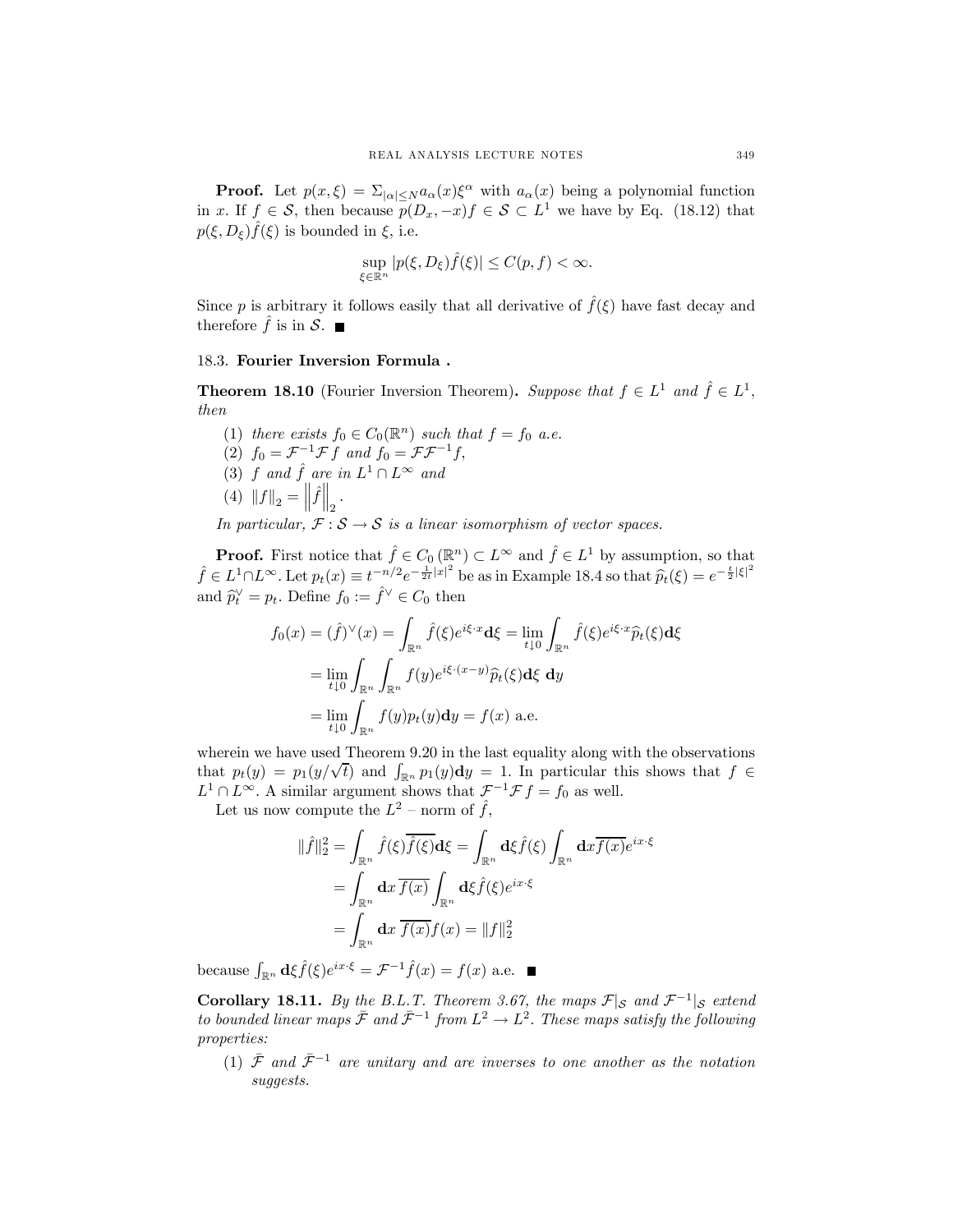(2) For  $f \in L^2$  we may compute  $\bar{\mathcal{F}}$  and  $\bar{\mathcal{F}}^{-1}$  by

(18.14) 
$$
\bar{\mathcal{F}}f(\xi) = L^2 - \lim_{R \to \infty} \int_{|x| \le R} f(x)e^{-ix\cdot\xi} dx \text{ and}
$$

(18.15) 
$$
\bar{\mathcal{F}}^{-1}f(\xi) = L^2 - \lim_{R \to \infty} \int_{|x| \le R} f(x)e^{ix \cdot \xi} dx.
$$

(3) We may further extend  $\bar{\mathcal{F}}$  to a map from  $L^1 + L^2 \rightarrow C_0 + L^2$  (still denote by  $\bar{\mathcal{F}}$ ) defined by  $\bar{\mathcal{F}}f = \hat{h} + \bar{\mathcal{F}}g$  where  $f = h + q \in L^1 + L^2$ . For  $f \in L^1 + L^2$ ,  $\bar{F}f$  may be characterized as the unique function  $F \in L^1_{loc}(\mathbb{R}^n)$  such that

(18.16) 
$$
\langle F, \phi \rangle = \langle f, \hat{\phi} \rangle \text{ for all } \phi \in C_c^{\infty}(\mathbb{R}^n).
$$

Moreover if Eq. (18.16) holds then  $F \in C_0 + L^2 \subset L^1_{loc}(\mathbb{R}^n)$  and Eq.(18.16) is valid for all  $\phi \in \mathcal{S}$ .

**Proof.** Item 1., If  $f \in L^2$  and  $\phi_n \in \mathcal{S}$  such that  $\phi_n \to f$  in  $L^2$ , then  $\bar{\mathcal{F}}f :=$  $\lim_{n\to\infty} \hat{\phi}_n$ . Since  $\hat{\phi}_n \in \mathcal{S} \subset L^1$ , we may concluded that  $\left\|\hat{\phi}_n\right\|_2 = \|\phi_n\|_2$  for all n. Thus

$$
\left\|\bar{\mathcal{F}}f\right\|_2=\lim_{n\rightarrow\infty}\left\|\hat{\phi}_n\right\|_2=\lim_{n\rightarrow\infty}\left\|\phi_n\right\|_2=\left\|f\right\|_2
$$

which shows that  $\bar{\mathcal{F}}$  is an isometry from  $L^2$  to  $L^2$  and similarly  $\bar{\mathcal{F}}^{-1}$  is an isometry. Since  $\bar{\mathcal{F}}^{-1}\bar{\mathcal{F}}=\mathcal{F}^{-1}\mathcal{F}=id$  on the dense set S, it follows by continuity that  $\bar{\mathcal{F}}^{-1}\bar{\mathcal{F}}=$ *id* on all of  $L^2$ . Hence  $\bar{\mathcal{F}}\bar{\mathcal{F}}^{-1} = id$ , and thus  $\bar{\mathcal{F}}^{-1}$  is the inverse of  $\bar{\mathcal{F}}$ . This proves item 1.

**Item 2.** Let  $f \in L^2$  and  $R < \infty$  and set  $f_R(x) := f(x)1_{|x| \le R}$ . Then  $f_R \in L^1 \cap L^2$ . Let  $\phi \in C_c^{\infty}(\mathbb{R}^n)$  be a function such that  $\int_{\mathbb{R}^n} \phi(x) dx = 1$  and set  $\phi_k(x) = k^n \phi(kx)$ . Then  $f_R \bigstar \phi_k \to f_R \in L^1 \cap L^2$  with  $f_R \bigstar \phi_k \in C_c^{\infty}(\mathbb{R}^n) \subset \mathcal{S}$ . Hence

$$
\bar{\mathcal{F}}f_R = L^2
$$
 -  $\lim_{k \to \infty} \mathcal{F}(f_R \bigstar \phi_k) = \mathcal{F}f_R$  a.e.

where in the second equality we used the fact that  $\mathcal F$  is continuous on  $L^1$ . Hence  $\int_{|x| \le R} f(x) e^{-ix\cdot\xi} dx$  represents  $\bar{\mathcal{F}}f_R(\xi)$  in  $L^2$ . Since  $f_R \to f$  in  $L^2$ , Eq. (18.14) follows by the continuity of  $\bar{\mathcal{F}}$  on  $L^2$ .

**Item 3.** If  $f = h + g \in L^1 + L^2$  and  $\phi \in \mathcal{S}$ , then

(18.17) 
$$
\langle \hat{h} + \bar{\mathcal{F}}g, \phi \rangle = \langle h, \phi \rangle + \langle \bar{\mathcal{F}}g, \phi \rangle = \langle h, \hat{\phi} \rangle + \lim_{R \to \infty} \langle \mathcal{F} (g1_{|\cdot| \le R}), \phi \rangle
$$

$$
= \langle h, \hat{\phi} \rangle + \lim_{R \to \infty} \langle g1_{|\cdot| \le R}, \hat{\phi} \rangle = \langle h + g, \hat{\phi} \rangle.
$$

In particular if  $h + g = 0$  a.e., then  $\langle \hat{h} + \bar{\mathcal{F}}g, \phi \rangle = 0$  for all  $\phi \in \mathcal{S}$  and since  $\hat{h} + \bar{\mathcal{F}}g \in L^1_{loc}$  it follows from Corollary 9.27 that  $\hat{h} + \bar{\mathcal{F}}g = 0$  a.e. This shows that  $\bar{\mathcal{F}}f$  is well defined independent of how  $f \in L^1 + L^2$  is decomposed into the sum of an  $L^1$  and an  $L^2$  function. Moreover Eq. (18.17) shows Eq. (18.16) holds with  $F = \hat{h} + \bar{\mathcal{F}}g \in C_0 + L^2$  and  $\phi \in \mathcal{S}$ . Now suppose  $G \in L^1_{loc}$  and  $\langle G, \phi \rangle = \langle f, \hat{\phi} \rangle$  for all  $\phi \in C_c^{\infty}(\mathbb{R}^n)$ . Then by what we just proved,  $\langle G, \phi \rangle = \langle F, \phi \rangle$  for all  $\phi \in C_c^{\infty}(\mathbb{R}^n)$ and so an application of Corollary 9.27 shows  $G = F \in C_0 + L^2$ .

Notation 18.12. Given the results of Corollary 18.11, there is little danger in writing  $\hat{f}$  or  $\mathcal{F}f$  for  $\bar{\mathcal{F}}f$  when  $f \in L^1 + L^2$ .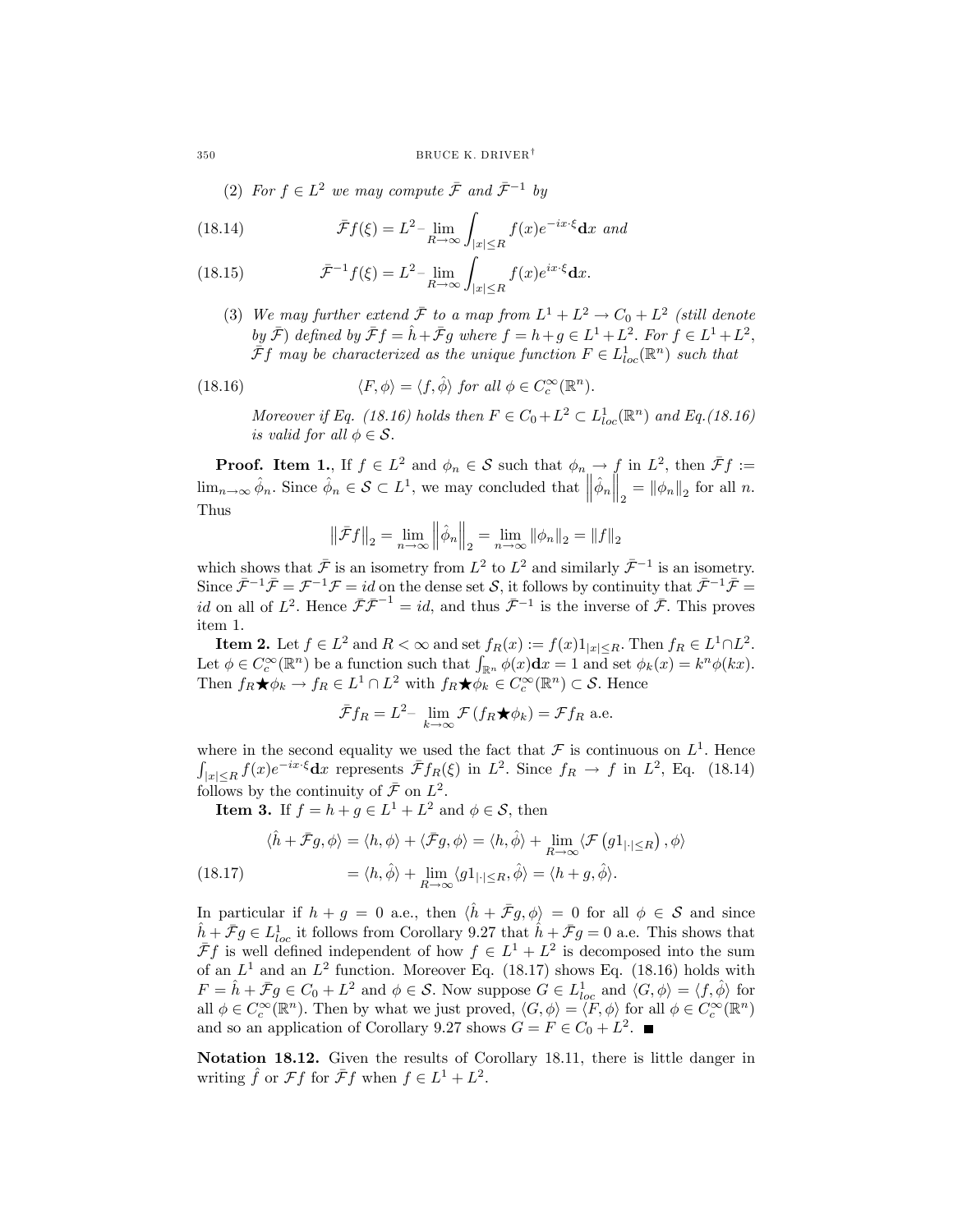**Corollary 18.13.** If f and g are  $L^1$  functions such that  $\hat{f}, \hat{g} \in L^1$ , then

$$
\mathcal{F}(fg) = \hat{f} \star \hat{g} \text{ and } \mathcal{F}^{-1}(fg) = f^{\vee} \star g^{\vee}.
$$

Since S is closed under pointwise products and  $\mathcal{F}: \mathcal{S} \to \mathcal{S}$  is an isomorphism it follows that  $S$  is closed under convolution as well.

**Proof.** By Theorem 18.10,  $f, g, \hat{f}, \hat{g} \in L^1 \cap L^{\infty}$  and hence  $f \cdot g \in L^1 \cap L^{\infty}$  and  $\hat{f} \star \hat{g} \in L^1 \cap L^{\infty}$ . Since

$$
\mathcal{F}^{-1}\left(\hat{f}\bigstar\hat{g}\right) = \mathcal{F}^{-1}\left(\hat{f}\right)\cdot\mathcal{F}^{-1}\left(\hat{g}\right) = f\cdot g \in L^1
$$

we may conclude from Theorem 18.10 that

$$
\hat{f} \star \hat{g} = \mathcal{F} \mathcal{F}^{-1} \left( \hat{f} \star \hat{g} \right) = \mathcal{F} (f \cdot g).
$$

Similarly one shows  $\mathcal{F}^{-1}(fg) = f^{\vee} \star g^{\vee}$ . ■

Corollary 18.14. Suppose  $\alpha$  is a multi-index and  $f \in L^2$ . Then  $\partial^{\alpha} f$  exists in  $L^2$ iff  $\xi \to (i\xi)^{\alpha} \hat{f}(\xi) \in L^2$  and if  $\partial^{\alpha} f \in L^2$  then

$$
(\partial^{\alpha} f)^{\hat{}}(\xi) = (i\xi)^{\alpha} \hat{f}(\xi) \text{ for } \xi - a.e. \xi.
$$

**Proof.** Suppose  $f, \partial^{\alpha} f \in L^2$  and  $\phi \in C_c^{\infty}(\mathbb{R}^n)$ , then by item 2. of Lemma 17.12 and Eq. (18.4),

$$
\langle \widehat{\partial^{\alpha} f}, \phi \rangle = \langle \partial^{\alpha} f, \widehat{\phi} \rangle = (-1)^{|\alpha|} \langle f, \partial^{\alpha} \widehat{\phi} \rangle = (-1)^{|\alpha|} \langle f(\xi), \mathcal{F} [(-ix)^{\alpha} \phi(x)] (\xi) \rangle
$$
  
=  $\langle \widehat{f}(\xi), (i\xi)^{\alpha} \phi(\xi) \rangle = \langle (i\xi)^{\alpha} \widehat{f}(\xi), \phi(\xi) \rangle.$ 

Since this holds for all  $\phi \in C_c^{\infty}(\mathbb{R}^n)$ , we conclude that  $(i\xi)^{\alpha} \hat{f}(\xi) = \widehat{\partial^{\alpha} f}(\xi) \in L^2$ . Conversely if  $(i\xi)^\alpha \hat{f}(\xi) \in L^2$ , let  $g(x) := \mathcal{F}^{-1}\left[ (i\xi)^\alpha \hat{f}(\xi) \right] (x) \in L^2$ . Then for  $\phi \in$  $C_c^{\infty}(\mathbb{R}^n)$ ,

$$
\langle g, \phi \rangle = \langle \mathcal{F}^{-1} \left[ (i\xi)^{\alpha} \hat{f}(\xi) \right] (x), \phi(x) \rangle = \langle (i\xi)^{\alpha} \hat{f}(\xi), \phi^{\vee}(\xi) \rangle = \langle \hat{f}(\xi), (i\xi)^{\alpha} \phi^{\vee}(\xi) \rangle
$$
  

$$
= \langle \hat{f}(\xi), ((-\partial)^{\alpha} \phi)^{\vee} (\xi) \rangle = \langle f(x), \mathcal{F} \left[ ((-\partial)^{\alpha} \phi)^{\vee} (\xi) \right] (x) \rangle
$$
  

$$
= \langle f, (-\partial)^{\alpha} \phi \rangle.
$$

Since this equation holds for all  $\phi \in C_c^{\infty}(\mathbb{R}^n)$ , it follows that  $\partial^{\alpha} f$  exists and  $\partial^{\alpha} f =$  $q \in L^2$ .

The following table summarizes some of the basic properties of the Fourier transform and its inverse.

|                     |                   | f or $f^{\vee}$                       |
|---------------------|-------------------|---------------------------------------|
| Smoothness          |                   | Decay at infinity                     |
| $\partial^{\alpha}$ |                   | Multiplication by $(\pm i\xi)^\alpha$ |
| S                   |                   |                                       |
| $L^2(\mathbb{R}^n)$ | $\longrightarrow$ | $L^2(\mathbb{R}^n)$                   |
| Convolution         |                   | Products.                             |
|                     |                   |                                       |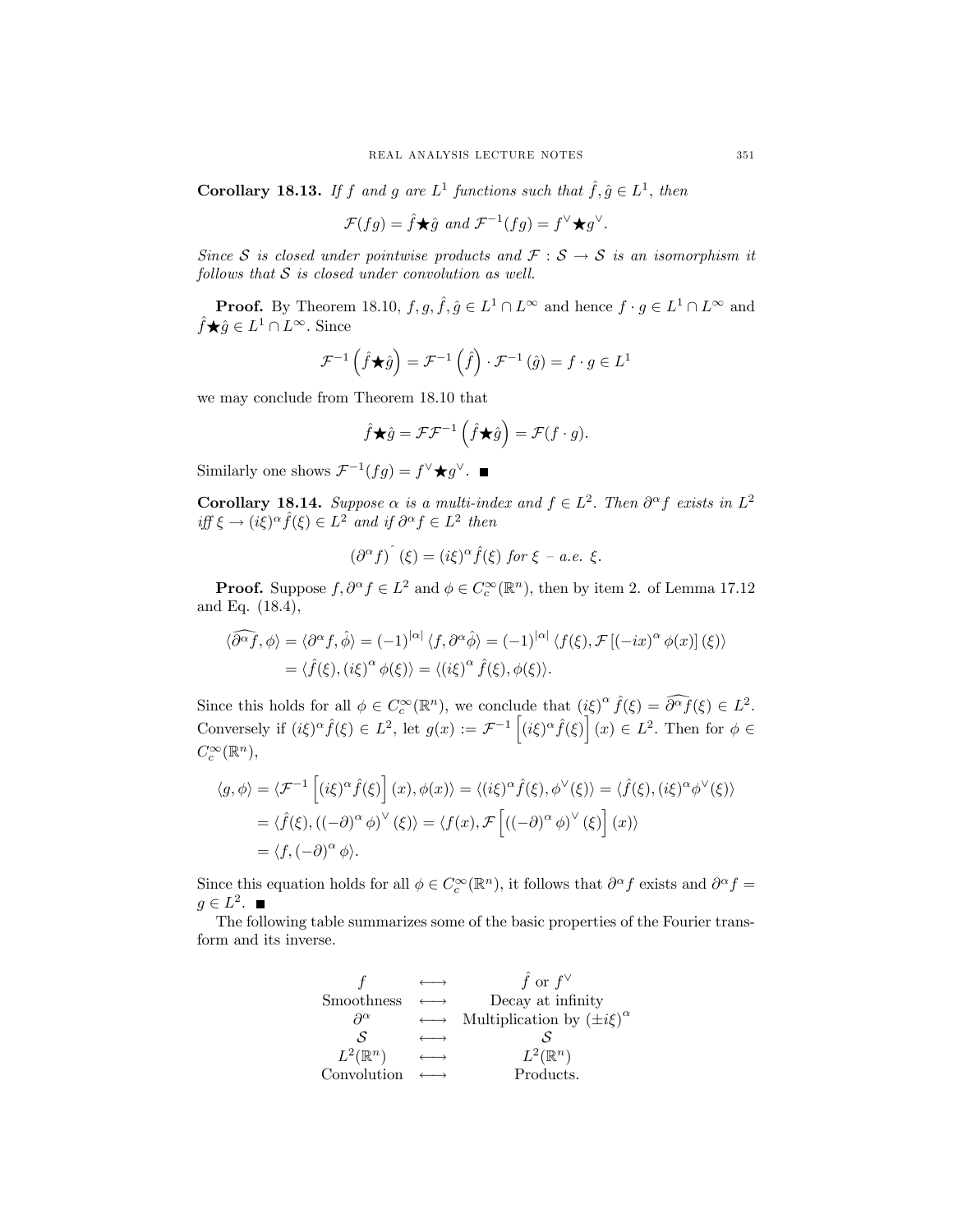18.4. Constant Coefficient partial differential equations. Suppose that  $p(\xi) = \sum_{|\alpha| \leq k} a_{\alpha} \xi^{\alpha}$  with  $a_{\alpha} \in \mathbb{C}$  and

$$
L = p(D_x) := \Sigma_{|\alpha| \le N} a_{\alpha} D_x^{\alpha} = \Sigma_{|\alpha| \le N} a_{\alpha} \left(\frac{1}{i} \partial_x\right)^{\alpha}
$$

.

Then for  $f \in \mathcal{S}$ 

 $\widehat{L}f(\xi) = p(\xi)\widehat{f}(\xi),$ 

that is to say the Fourier transform takes a constant coefficient partial differential operator to multiplication by a polynomial. This fact can often be used to solve constant coefficient partial differential equation. For example suppose  $g : \mathbb{R}^n \to \mathbb{C}$  is a given function and we want to find a solution to the equation  $Lf = g$ . Taking the Fourier transform of both sides of the equation  $Lf = g$  would imply  $p(\xi) \hat{f}(\xi) = \hat{g}(\xi)$ and therefore  $\hat{f}(\xi)=\hat{g}(\xi)/p(\xi)$  provided  $p(\xi)$  is never zero. (We will discuss what happens when  $p(\xi)$  has zeros a bit more later on.) So we should expect

$$
f(x) = \mathcal{F}^{-1}\left(\frac{1}{p(\xi)}\hat{g}(\xi)\right)(x) = \mathcal{F}^{-1}\left(\frac{1}{p(\xi)}\right) \star g(x).
$$

18.4.1. Elliptic examples. As a specific example consider the equation

$$
\left(-\Delta + m^2\right)f = g
$$

where  $f, g : \mathbb{R}^n \to \mathbb{C}$  and  $\Delta = \sum_{i=1}^n \frac{\partial^2}{\partial x_i^2}$  is the usual Laplacian on  $\mathbb{R}^n$ . Taking the Fourier transform of this equation implies

$$
\left(|\xi|^2 + m^2\right)\hat{f}(\xi) = \hat{g}(\xi)
$$

and therefore,

$$
\hat{f}(\xi) = (|\xi|^2 + m^2)^{-1} \hat{g}(\xi)
$$

from which we deduce

$$
f(x) = G_m \bigstar g(x) = \int_{\mathbb{R}^n} G_m(x - y)g(y) \, \mathrm{d}y
$$

where

$$
G_m(x) := \mathcal{F}^{-1} \left( |\xi|^2 + m^2 \right)^{-1} (x) = \int_{\mathbb{R}^n} \frac{1}{m^2 + |\xi|^2} e^{i\xi \cdot x} \mathbf{d}\xi.
$$

At the moment  $\mathcal{F}^{-1}(\vert \xi \vert^2 + m^2)^{-1}$  only makes sense when  $n = 1, 2$ , or 3 because only then is  $(|\xi|^2 + m^2)^{-1} \in L^1(\mathbb{R}^n)$ . For now we will restrict our attention to the one dimensional case,  $n = 1$ , in which case

(18.18) 
$$
G_m(x) = \frac{1}{\sqrt{2\pi}} \int_{\mathbb{R}} \frac{1}{(\xi + mi)(\xi - mi)} e^{i\xi x} d\xi.
$$

The function  $G_m$  may be computed using standard complex variable contour integration methods to find, for  $x \geq 0$ ,

$$
G_m(x) = \frac{1}{\sqrt{2\pi}} 2\pi i \frac{e^{i^2 m x}}{2im} = \frac{1}{2m} \sqrt{2\pi} e^{-mx}
$$

and since  $G_m$  is an even function,

(18.19) 
$$
G_m(x) = \mathcal{F}^{-1} \left( |\xi|^2 + m^2 \right)^{-1} (x) = \frac{\sqrt{2\pi}}{2m} e^{-m|x|}.
$$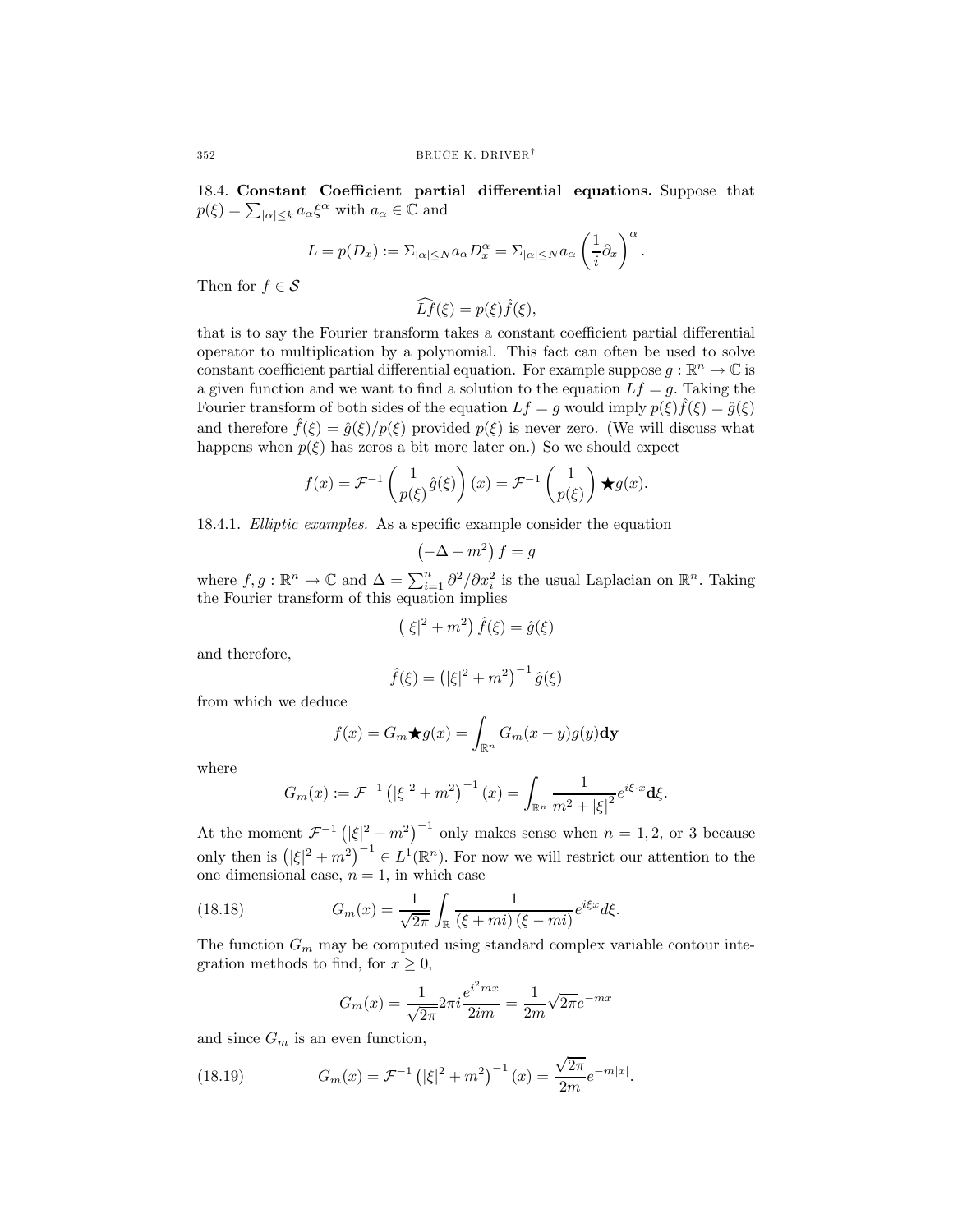This result is easily verified to be correct, since

$$
\mathcal{F}\left[\frac{\sqrt{2\pi}}{2m}e^{-m|x|}\right](\xi) = \frac{\sqrt{2\pi}}{2m}\int_{\mathbb{R}}e^{-m|x|}e^{-ix\cdot\xi}\mathrm{d}x
$$

$$
= \frac{1}{2m}\left(\int_0^\infty e^{-mx}e^{-ix\cdot\xi}dx + \int_{-\infty}^0 e^{mx}e^{-ix\cdot\xi}dx\right)
$$

$$
= \frac{1}{2m}\left(\frac{1}{m+i\xi} + \frac{1}{m-i\xi}\right) = \frac{1}{m^2 + \xi^2}.
$$

Hence in conclusion we find that  $(-\Delta + m^2) f = g$  has solution given by

$$
f(x) = G_m \star g(x) = \frac{\sqrt{2\pi}}{2m} \int_{\mathbb{R}} e^{-m|x-y|} g(y) dy = \frac{1}{2m} \int_{\mathbb{R}} e^{-m|x-y|} g(y) dy.
$$

**Question.** Why do we get a unique answer here given that  $f(x) = A \sinh(x) +$  $B \cosh(x)$  solves

$$
\left(-\Delta + m^2\right)f = 0?
$$

The answer is that such an f is not in  $L^2$  unless  $f = 0!$  More generally it is worth noting that  $A \sinh(x) + B \cosh(x)$  is not in  $\mathcal P$  unless  $A = B = 0$ .

What about when  $m = 0$  in which case  $m^2 + \xi^2$  becomes  $\xi^2$  which has a zero at 0. Noting that constants are solutions to  $\Delta f = 0$ , we might look at

$$
\lim_{m\downarrow 0} (G_m(x) - 1) = \lim_{m\downarrow 0} \frac{\sqrt{2\pi}}{2m} (e^{-m|x|} - 1) = -\frac{\sqrt{2\pi}}{2} |x|.
$$

as a solution, i.e. we might conjecture that

$$
f(x) := -\frac{1}{2} \int_{\mathbb{R}} |x - y| g(y) dy
$$

solves the equation  $-f'' = g$ . To verify this we have

$$
f(x) := -\frac{1}{2} \int_{-\infty}^{x} (x - y) g(y) dy - \frac{1}{2} \int_{x}^{\infty} (y - x) g(y) dy
$$

so that

$$
f'(x) = -\frac{1}{2} \int_{-\infty}^{x} g(y) dy + \frac{1}{2} \int_{x}^{\infty} g(y) dy
$$
 and  

$$
f''(x) = -\frac{1}{2} g(x) - \frac{1}{2} g(x).
$$

18.4.2. Heat Equation on  $\mathbb{R}^n$ . The heat equation for a function  $u : \mathbb{R}_+ \times \mathbb{R}^n \to \mathbb{C}$ is the partial differential equation

(18.20) 
$$
\left(\partial_t - \frac{1}{2}\Delta\right)u = 0 \text{ with } u(0, x) = f(x),
$$

where f is a given function on  $\mathbb{R}^n$ . By Fourier transforming Eq. (18.20) in the x – variables only, one finds that (18.20) implies that

(18.21) 
$$
\left(\partial_t + \frac{1}{2}|\xi|^2\right)\hat{u}(t,\xi) = 0 \text{ with } \hat{u}(0,\xi) = \hat{f}(\xi).
$$

and hence that  $\hat{u}(t,\xi) = e^{-t|\xi|^2/2} \hat{f}(\xi)$ . Inverting the Fourier transform then shows that

$$
u(t,x) = \mathcal{F}^{-1}\left(e^{-t|\xi|^2/2}\hat{f}(\xi)\right)(x) = \left(\mathcal{F}^{-1}\left(e^{-t|\xi|^2/2}\right)\star f\right)(x).
$$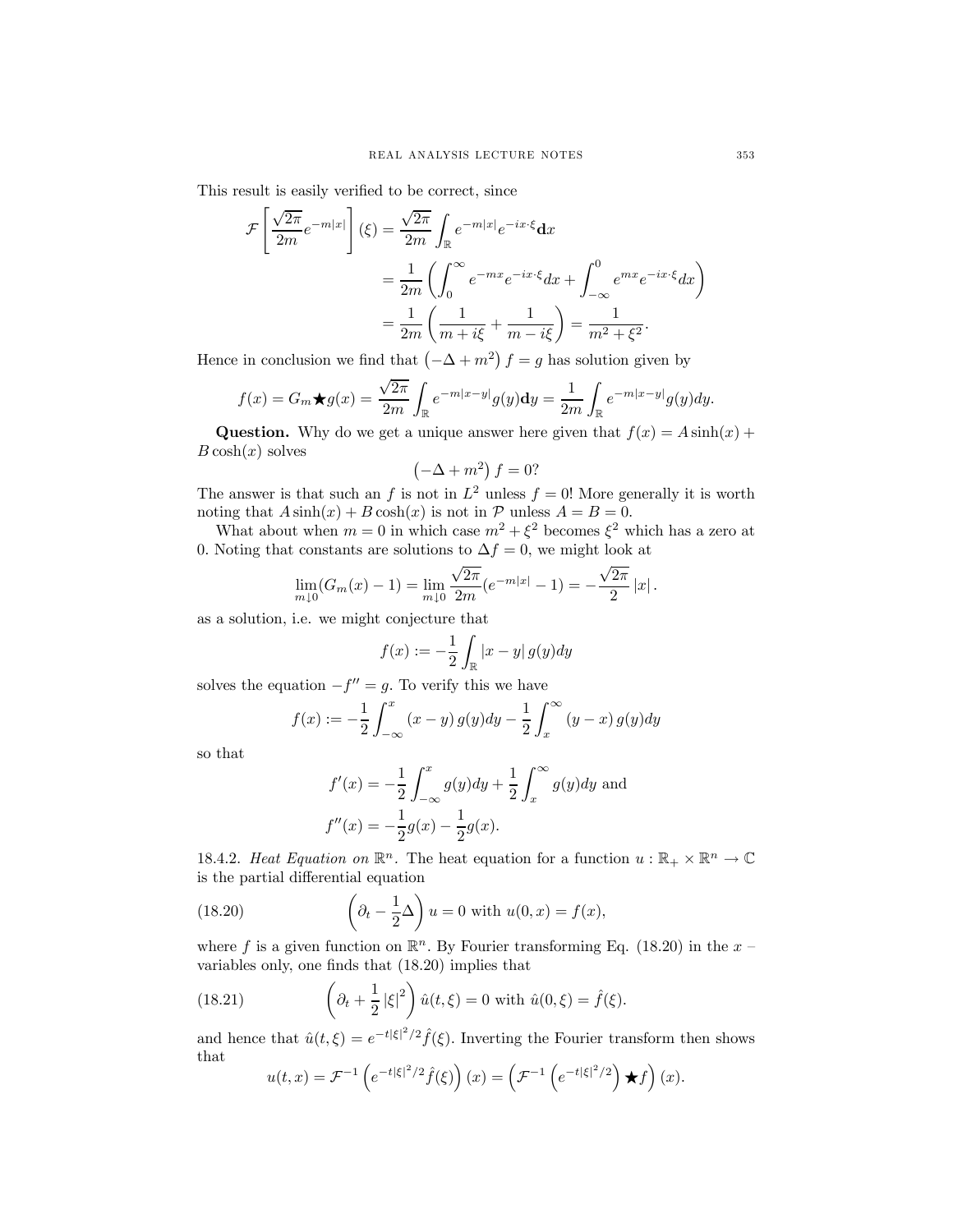From Example 18.4,

$$
\mathcal{F}^{-1}\left(e^{-t|\xi|^2/2}\right)(x) = p_t(x) = t^{-n/2}e^{-\frac{1}{2t}|x|^2}
$$

and therefore,

$$
u(t,x) = \int_{\mathbb{R}^n} p_t(x-y) f(y) \mathrm{d}y.
$$

This suggests the following theorem.

## Theorem 18.15. Let

(18.22) 
$$
\rho(t, x, y) := (2\pi t)^{-n/2} e^{-|x-y|^2/2t}
$$

be the **heat kernel** on  $\mathbb{R}^n$ . Then

(18.23) 
$$
\left(\partial_t - \frac{1}{2}\Delta_x\right)\rho(t,x,y) = 0 \text{ and } \lim_{t\downarrow 0} \rho(t,x,y) = \delta_x(y),
$$

where  $\delta_x$  is the  $\delta$  -function at x in  $\mathbb{R}^n$ . More precisely, if f is a continuous bounded (can be relaxed considerably) function on  $\mathbb{R}^n$ , then  $u(t, x) = \int_{\mathbb{R}^n} \rho(t, x, y) f(y) dy$  is a solution to Eq. (18.20) where  $u(0, x) := \lim_{t \downarrow 0} u(t, x)$ .

**Proof.** Direct computations show that  $(\partial_t - \frac{1}{2}\Delta_x)\rho(t, x, y) = 0$  and an application of Theorem 9.20 shows  $\lim_{t\downarrow 0} \rho(t, x, y) = \delta_x(y)$  or equivalently that  $\lim_{t\downarrow 0} \int_{\mathbb{R}^n} \rho(t, x, y) f(y) dy = f(x)$  uniformly on compact subsets of  $\mathbb{R}^n$ . This shows that  $\lim_{t\downarrow 0} u(t,x) = f(x)$  uniformly on compact subsets of  $\mathbb{R}^n$ .

**Notation 18.16.** We will write  $(e^{t\Delta/2}f)(x)$  for  $\int_{\mathbb{R}^n} \rho(t, x, y) f(y) dy = p_t \star f$ .

This notation suggests that we should be able to compute the solution to  $q$  to  $(\Delta - m^2)g = f$  using

$$
g(x) = (m^2 - \Delta)^{-1} f(x) = \int_0^\infty \left( e^{(\Delta - m^2)t} f \right)(x) dt = \int_0^\infty \left( e^{-m^2 t} p_{2t} \star f \right)(x) dt,
$$

as may be easily verified using the Fourier transform. This gives us a method to compute  $G_m(x)$  from the previous section, namely  $t^{-n/2}e^{-\frac{1}{2t}|x|^2}$ 

$$
G_m(x) = \int_0^\infty e^{-m^2t} p_{2t}(x) dt = \int_0^\infty (2t)^{-n/2} e^{-m^2t - \frac{1}{4t}|x|^2} dt.
$$

We make the change of variables,  $\lambda = |x|^2 / 4t$   $(t = |x|^2 / 4\lambda, dt = -\frac{|x|^2}{4\lambda^2} d\lambda$  to find

$$
G_m(x) = \int_0^\infty (2t)^{-n/2} e^{-m^2 t - \frac{1}{4t}|x|^2} dt = \int_0^\infty \left(\frac{|x|^2}{2\lambda}\right)^{-n/2} e^{-m^2 |x|^2 / 4\lambda - \lambda} \frac{|x|^2}{(2\lambda)^2} d\lambda
$$
  
(18.24) 
$$
= \frac{2^{(n/2-2)}}{|x|^{n-2}} \int_0^\infty \lambda^{n/2 - 2} e^{-\lambda} e^{-m^2 |x|^2 / 4\lambda} d\lambda.
$$

In case  $n = 3$ , Eq. (18.24) becomes

$$
G_m(x) = \frac{\sqrt{\pi}}{\sqrt{2}|x|} \int_0^\infty \frac{1}{\sqrt{\pi\lambda}} e^{-\lambda} e^{-m^2|x|^2/4\lambda} d\lambda = \frac{\sqrt{\pi}}{\sqrt{2}|x|} e^{-m|x|}
$$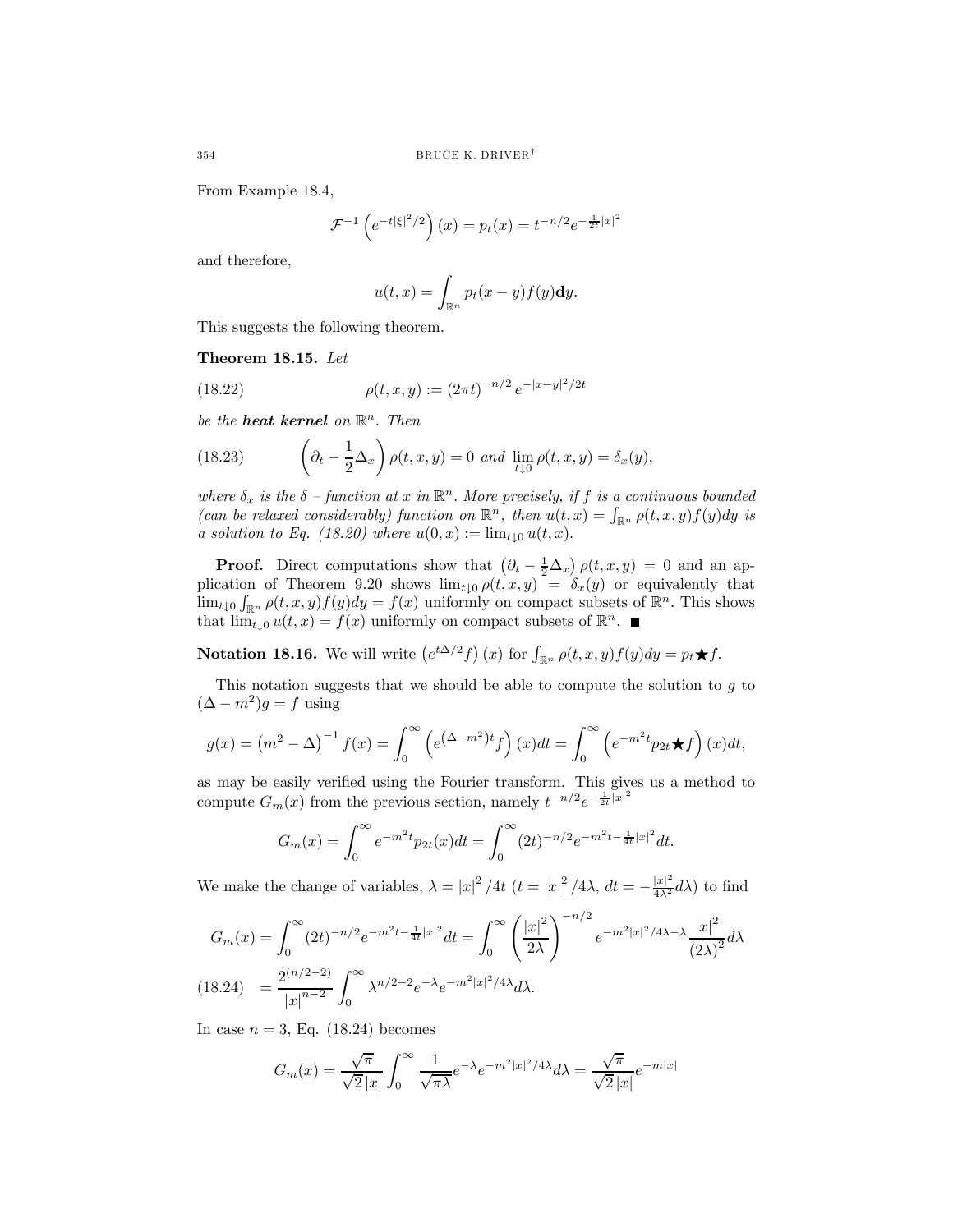where the last equality follows from Exercise 18.4. Hence when  $n = 3$  we have found

$$
(m^{2} - \Delta)^{-1} f(x) = G_{m} \star f(x) = (2\pi)^{-3/2} \int_{\mathbb{R}^{3}} \frac{\sqrt{\pi}}{\sqrt{2} |x|} e^{-m|x-y|} f(y) dy
$$
  
(18.25) 
$$
= \int_{\mathbb{R}^{3}} \frac{1}{4\pi |x-y|} e^{-m|x-y|} f(y) dy.
$$

The function  $\frac{1}{4\pi|x|}e^{-m|x|}$  is called the Yukawa potential.

When  $m = 0$ , Eq. (18.24) becomes

$$
G_0(x) = \frac{2^{(n/2-2)}}{|x|^{n-2}} \int_0^\infty \lambda^{n/2-1} e^{-\lambda} \frac{d\lambda}{\lambda} = \frac{2^{(n/2-2)}}{|x|^{n-2}} \Gamma(n/2 - 1)
$$

where  $\Gamma(x)$  in the gamma function defined in Eq. (6.30). Hence for "reasonable" functions  $f$  (and  $n \neq 2$ )

$$
(-\Delta)^{-1} f(x) = G_0 \star f(x) = 2^{(n/2-2)} \Gamma(n/2 - 1) (2\pi)^{-n/2} \int_{\mathbb{R}^n} \frac{1}{|x - y|^{n-2}} f(y) dy
$$

$$
= \frac{1}{4\pi^{n/2}} \Gamma(n/2 - 1) \int_{\mathbb{R}^n} \frac{1}{|x - y|^{n-2}} f(y) dy.
$$

The function

$$
\tilde{G}_0(x,y) := \frac{1}{4\pi^{n/2}} \Gamma(n/2 - 1) \frac{1}{|x - y|^{n-2}}
$$

is a "Green's function" for  $-\Delta$ . Recall from Exercise 6.16 that, for  $n = 2k$ ,  $\Gamma(\frac{n}{2} - \Delta)$ 1) =  $\Gamma(k-1) = (k-2)!$ , and for  $n = 2k+1$ ,

$$
\Gamma(\frac{n}{2} - 1) = \Gamma(k - 1/2) = \Gamma(k - 1 + 1/2) = \sqrt{\pi} \frac{1 \cdot 3 \cdot 5 \cdot \dots \cdot (2k - 3)}{2^{k-1}}
$$

$$
= \sqrt{\pi} \frac{(2k - 3)!!}{2^{k-1}} \text{ where } (-1)!! \equiv 1.
$$

Hence

$$
\tilde{G}_0(x,y) = \frac{1}{4} \frac{1}{|x-y|^{n-2}} \begin{cases} \frac{1}{\pi^k} (k-2)! & \text{if } n = 2k\\ \frac{1}{\pi^k} \frac{(2k-3)!!}{2^{k-1}} & \text{if } n = 2k+1 \end{cases}
$$

and in particular when  $n = 3$ ,

$$
\tilde{G}_0(x,y) = \frac{1}{4\pi} \frac{1}{|x-y|}
$$

which is consistent with Eq. (18.25) with  $m = 0$ .

18.4.3. Wave Equation on  $\mathbb{R}^n$ . Let us now consider the wave equation on  $\mathbb{R}^n$ ,

$$
0 = (\partial_t^2 - \Delta) u(t, x) \text{ with}
$$
  
 
$$
u(0, x) = f(x) \text{ and } u_t(0, x) = g(x).
$$

Taking the Fourier transform in the  $x$  variables gives the following equation

$$
0 = \hat{u}_{tt}(t,\xi) + |\xi|^2 \hat{u}(t,\xi)
$$
 with  

$$
\hat{u}(0,\xi) = \hat{f}(\xi)
$$
 and 
$$
\hat{u}_t(0,\xi) = \hat{g}(\xi).
$$

The solution to these equations is

$$
\hat{u}(t,\xi) = \hat{f}(\xi)\cos(t|\xi|) + \hat{g}(\xi)\frac{\sin t|\xi|}{|\xi|}
$$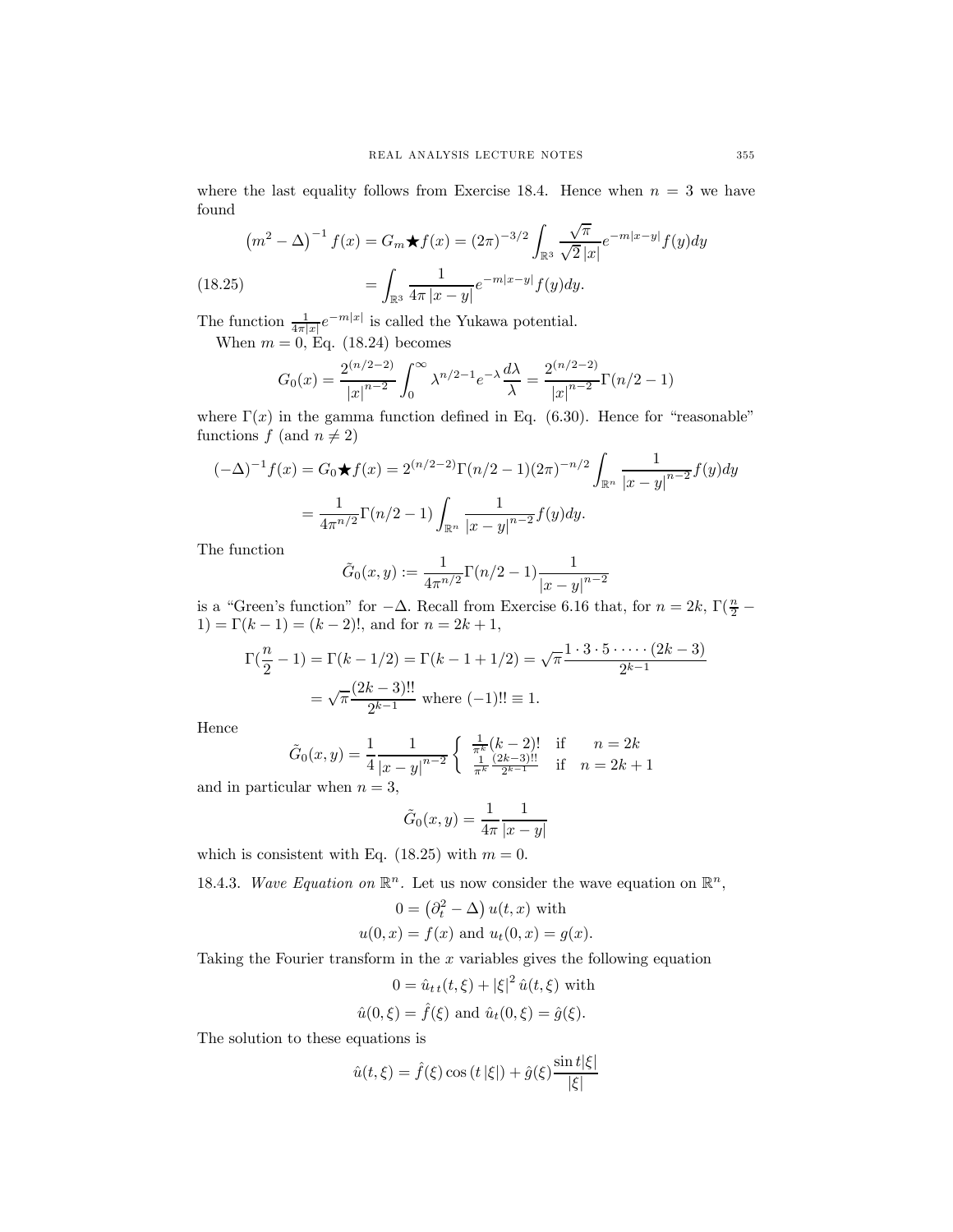and hence we should have

$$
u(t,x) = \mathcal{F}^{-1}\left(\hat{f}(\xi)\cos(t|\xi|) + \hat{g}(\xi)\frac{\sin t|\xi|}{|\xi|}\right)(x)
$$

$$
= \mathcal{F}^{-1}\cos(t|\xi|) \star f(x) + \mathcal{F}^{-1}\frac{\sin t|\xi|}{|\xi|} \star g(x)
$$

$$
= \frac{d}{dt}\mathcal{F}^{-1}\left[\frac{\sin t|\xi|}{|\xi|}\right] \star f(x) + \mathcal{F}^{-1}\left[\frac{\sin t|\xi|}{|\xi|}\right] \star g(x).
$$

The question now is how interpret this equation. In particular what are the inverse Fourier transforms of  $\mathcal{F}^{-1}\cos(t|\xi|)$  and  $\mathcal{F}^{-1}\frac{\sin t|\xi|}{|\xi|}$ . Since  $\frac{d}{dt}\mathcal{F}^{-1}\frac{\sin t|\xi|}{|\xi|}\star f(x) =$  $\mathcal{F}^{-1}\cos(t|\xi|)$  ★ $f(x)$ , it really suffices to understand  $\mathcal{F}^{-1}\left[\frac{\sin t|\xi|}{|\xi|}\right]$ |ξ| i . The problem we immediately run into here is that  $\frac{\sin t |\xi|}{|\xi|} \in L^2(\mathbb{R}^n)$  iff  $n = 1$  so that is the case we should start with.

Again by complex contour integration methods one can show

$$
\left(\mathcal{F}^{-1}\xi^{-1}\sin t\xi\right)(x) = \frac{\pi}{\sqrt{2\pi}}\left(1_{x+t>0} - 1_{(x-t)>0}\right)
$$

$$
= \frac{\pi}{\sqrt{2\pi}}\left(1_{x>-t} - 1_{x>t}\right) = \frac{\pi}{\sqrt{2\pi}}1_{[-t,t]}(x)
$$

where in writing the last line we have assume that  $t \geq 0$ . Again this easily seen to be correct because

$$
\mathcal{F}\left[\frac{\pi}{\sqrt{2\pi}}1_{[-t,t]}(x)\right](\xi) = \frac{1}{2} \int_{\mathbb{R}} 1_{[-t,t]}(x) e^{-i\xi \cdot x} dx = \frac{1}{-2i\xi} e^{-i\xi \cdot x} \Big|_{-t}^{t}
$$

$$
= \frac{1}{2i\xi} \left[e^{i\xi t} - e^{-i\xi t}\right] = \xi^{-1} \sin t\xi.
$$

Therefore,

$$
\left(\mathcal{F}^{-1}\xi^{-1}\sin t\xi\right)\star f(x) = \frac{1}{2}\int_{-t}^{t}f(x-y)dy
$$

and the solution to the one dimensional wave equation is

$$
u(t,x) = \frac{d}{dt} \frac{1}{2} \int_{-t}^{t} f(x-y) dy + \frac{1}{2} \int_{-t}^{t} g(x-y) dy
$$
  
=  $\frac{1}{2} (f(x-t) + f(x+t)) + \frac{1}{2} \int_{-t}^{t} g(x-y) dy$   
=  $\frac{1}{2} (f(x-t) + f(x+t)) + \frac{1}{2} \int_{x-t}^{x+t} g(y) dy.$ 

We can arrive at this same solution by more elementary means as follows. We first note in the one dimensional case that wave operator factors, namely

$$
0 = (\partial_t^2 - \partial_x^2) u(t, x) = (\partial_t - \partial_x) (\partial_t + \partial_x) u(t, x).
$$

Let  $U(t, x) := (\partial_t + \partial_x) u(t, x)$ , then the wave equation states  $(\partial_t - \partial_x) U = 0$  and hence by the chain rule  $\frac{d}{dt}U(t, x - t) = 0$ . So

$$
U(t, x - t) = U(0, x) = g(x) + f'(x)
$$

and replacing x by  $x + t$  in this equation shows

$$
(\partial_t + \partial_x) u(t, x) = U(t, x) = g(x + t) + f'(x + t).
$$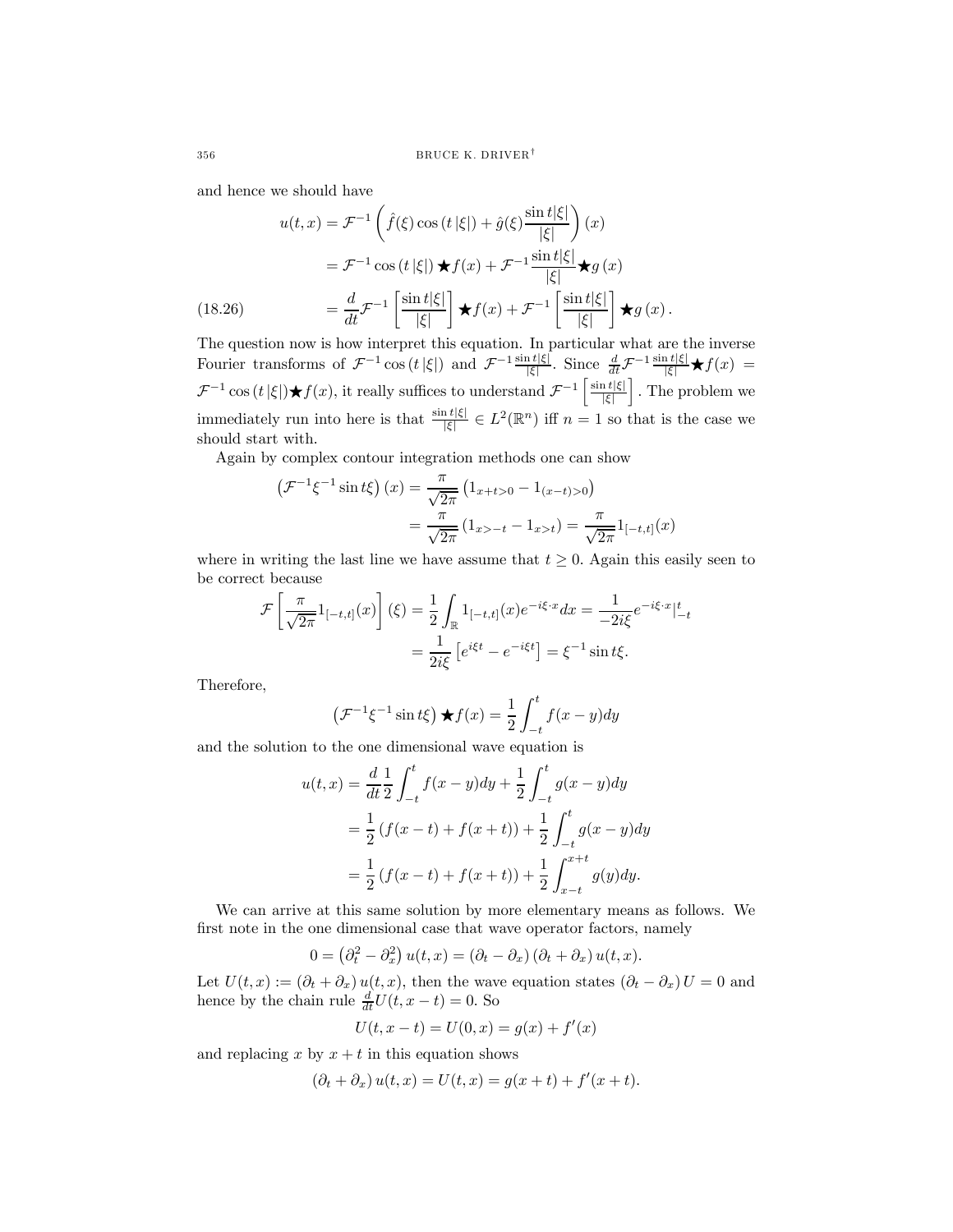Working similarly, we learn that

$$
\frac{d}{dt}u(t, x + t) = g(x + 2t) + f'(x + 2t)
$$

which upon integration implies

$$
u(t, x + t) = u(0, x) + \int_0^t \{g(x + 2\tau) + f'(x + 2\tau)\} d\tau
$$
  
=  $f(x) + \int_0^t g(x + 2\tau) d\tau + \frac{1}{2} f(x + 2\tau) \Big|_0^t$   
=  $\frac{1}{2} (f(x) + f(x + 2t)) + \int_0^t g(x + 2\tau) d\tau.$ 

Replacing  $x \to x - t$  in this equation gives

$$
u(t,x) = \frac{1}{2} (f(x-t) + f(x+t)) + \int_0^t g(x-t+2\tau) d\tau
$$

and then letting  $y = x - t + 2\tau$  in the last integral shows again that

$$
u(t,x) = \frac{1}{2} \left( f(x-t) + f(x+t) \right) + \frac{1}{2} \int_{x-t}^{x+t} g(y) dy.
$$

Let us now go to the  $n = 3$  case where it turns out that we should interpret  $\mathcal{F}^{-1}\left[\frac{\sin t|\xi|}{|\xi|}\right]$ |ξ| as a measure. When  $n > 3$  it is necessary to treat  $\mathcal{F}^{-1}\left[\frac{\sin t|\xi|}{|\xi|}\right]$ |ξ|  $\int$  as a "distribution" or "generalized function," see Section 24 below. To motivate the next definition suppose that  $\mu$  is a finite measure on  $\mathbb{R}^n$  which is absolutely continuous relative to Lebesgue measure,  $d\mu(x) = \rho(x)dx$ . Then it is reasonable to require

$$
\hat{\mu}(\xi) := \hat{\rho}(\xi) = \int_{\mathbb{R}^n} e^{-i\xi \cdot x} \rho(x) dx = \int_{\mathbb{R}^n} e^{-i\xi \cdot x} d\mu(x)
$$

and

$$
(\mu \bigstar g)(x) := \rho \bigstar g(x) = \int_{\mathbb{R}^n} g(x - y) \rho(x) dx = \int_{\mathbb{R}^n} g(x - y) d\mu(y)
$$

when  $g : \mathbb{R}^n \to \mathbb{C}$  is a function such that the latter integral is defined, for example assume  $g$  is bounded. This considerations lead to the following definitions.

**Definition 18.17.** The Fourier transform,  $\hat{\mu}$ , of a complex measure  $\mu$  on  $\mathcal{B}_{\mathbb{R}^n}$  is defined by

(18.27) 
$$
\hat{\mu}(\xi) = \int_{\mathbb{R}^n} e^{-i\xi \cdot x} d\mu(x)
$$

and the convolution with a function  $g$  is defined by

$$
(\mu \bigstar g)(x) = \int_{\mathbb{R}^n} g(x - y) d\mu(y)
$$

when the integral is defined.

It follows from the dominated convergence theorem that  $\hat{\mu}$  is continuous. Also by a variant of Exercise 9.11, if  $\mu$  and  $\nu$  are two complex measure on  $\mathcal{B}_{\mathbb{R}^n}$  such that  $\hat{\mu} = \hat{\nu}$ , then  $\mu = \nu$ . The reader is asked to give another proof of this fact in Exercise 18.3 below.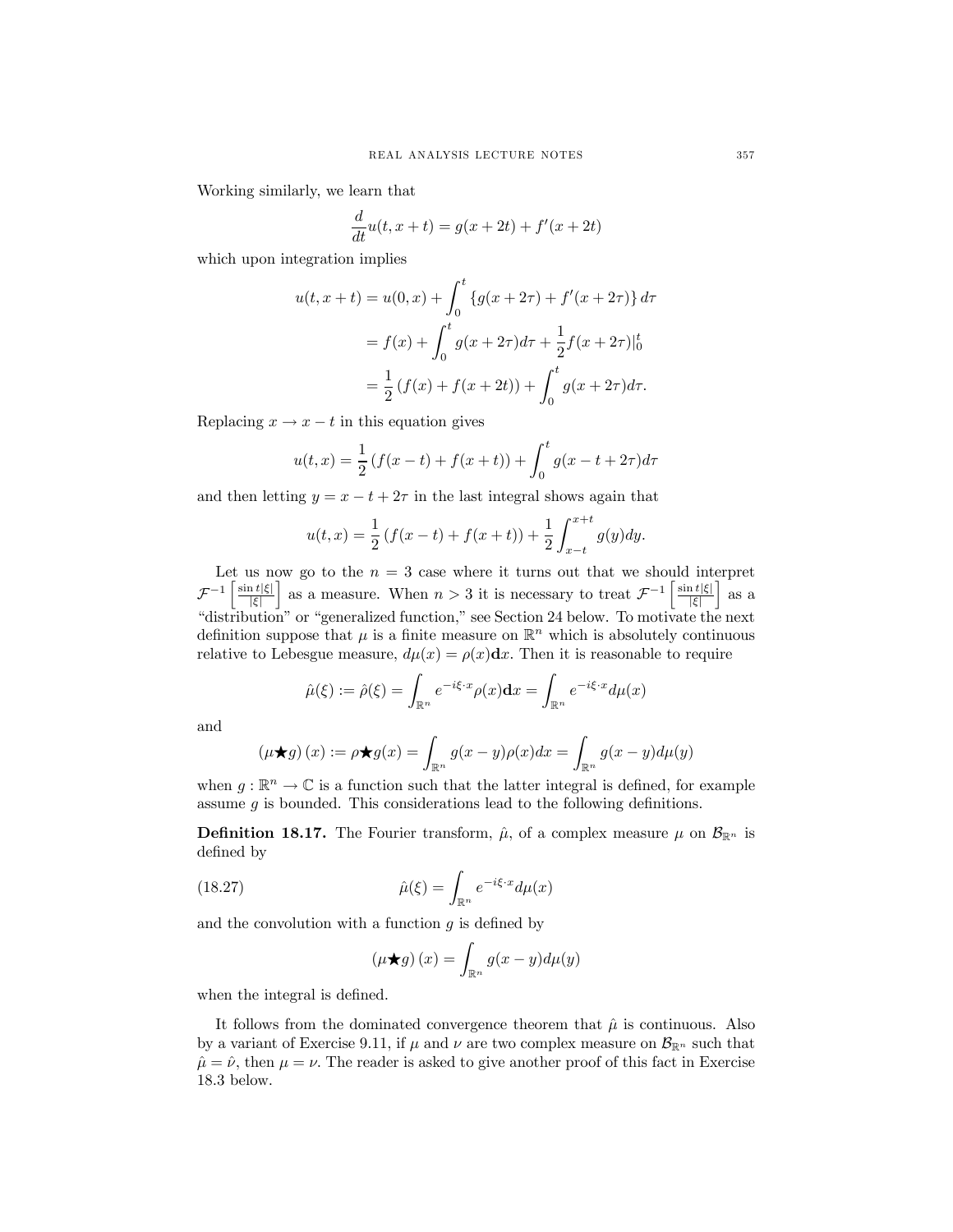**Example 18.18.** Let  $\sigma_t$  be the surface measure on the sphere  $S_t$  of radius t centered at zero in  $\mathbb{R}^3$ . Then

$$
\hat{\sigma}_t(\xi) = 4\pi t \frac{\sin t |\xi|}{|\xi|}.
$$

Indeed,

$$
\hat{\sigma}_t(\xi) = \int_{tS^2} e^{-ix\cdot\xi} d\sigma(x) = t^2 \int_{S^2} e^{-itx\cdot\xi} d\sigma(x)
$$
  
=  $t^2 \int_{S^2} e^{-itx_3|\xi|} d\sigma(x) = t^2 \int_0^{2\pi} d\theta \int_0^{\pi} d\phi \sin \phi e^{-it\cos \phi|\xi|}$   
=  $2\pi t^2 \int_{-1}^1 e^{-itu|\xi|} du = 2\pi t^2 \frac{1}{-it|\xi|} e^{-itu|\xi|} \Big|_{u=-1}^{u=1} = 4\pi t^2 \frac{\sin t |\xi|}{t |\xi|}.$ 

From this example we should expect

$$
\mathcal{F}^{-1}\left[\frac{\sin t \, |\xi|}{|\xi|}\right] = \frac{t}{4\pi t^2} \sigma_t = t \bar{\sigma}_t
$$

where  $\bar{\sigma}_t$  is  $\frac{1}{4\pi t^2} \sigma_t$ , the surface measure on  $S_t$  normalized to have total measure one. Hence from Eq. (18.26) the solution to the three dimensional wave equation should be given by

(18.28) 
$$
u(t,x) = \frac{d}{dt} (t\bar{\sigma}_t \star f(x)) + t\bar{\sigma}_t \star g(x).
$$

Using this definition in Eq. (18.28) gives

(18.29)  
\n
$$
u(t,x) = \frac{d}{dt} \left\{ t \int_{S_t} f(x-y) d\bar{\sigma}_t(y) \right\} + t \int_{S_t} g(x-y) d\bar{\sigma}_t(y)
$$
\n
$$
= \frac{d}{dt} \left\{ t \int_{S_1} f(x-t\omega) d\omega \right\} + t \int_{S_1} g(x-t\omega) d\omega
$$
\n
$$
= \frac{d}{dt} \left\{ t \int_{S_1} f(x+t\omega) d\omega \right\} + t \int_{S_1} g(x+t\omega) d\omega
$$

where  $d\omega := d\bar{\sigma}_1(\omega)$ . It is possible to verify directly that this formula does solve the wave equation when  $f \in C^3(\mathbb{R}^3)$  and  $g \in C^2(\mathbb{R}^3)$  but we will not pause to do this now.

Rather let us simply point out that solution exhibits a basic property of wave equations, namely finite propagation speed. To exhibit the finite propagation speed, suppose that  $f = 0$  (for simplicity) and q has compact support near the origin, for example think of  $g = \delta_0(x)$ . Then  $x + tw = 0$  for some w iff  $|x| = t$ . Hence the "wave front" propagates at unit speed and the wave front is sharp. See Figure 36 below.

The solution of the two dimensional wave equation may be found using "Hadamard's method of decent" which we now describe. Suppose now that  $f$  and q are functions on  $\mathbb{R}^2$  which we may view as functions on  $\mathbb{R}^3$  which happen not to depend on the third coordinate. We now go ahead and solve the three dimensional wave equation using Eq. (18.29) and f and g as initial conditions. It is easily seen that the solution  $u(t, x, y, z)$  is again independent of z and hence is a solution to the two dimensional wave equation. See figure 37 below.

Notice that we still have finite speed of propagation but no longer sharp propagation. In fact we can work out the solution analytically as follows. Again for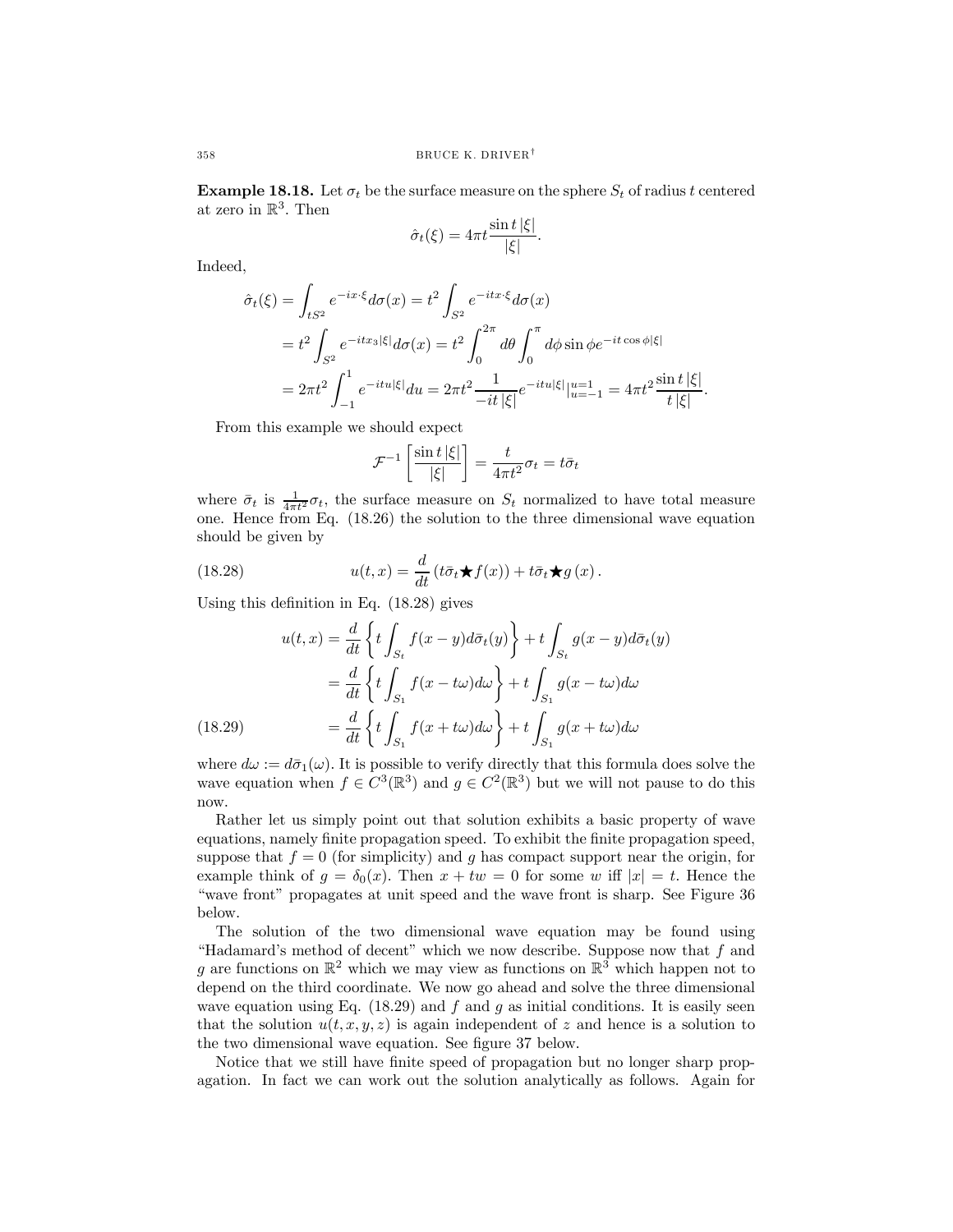

FIGURE 36. The geometry of the solution to the wave equation in three dimensions.



Figure 37. The geometry of the solution to the wave equation in two dimensions.

simplicity assume that  $f \equiv 0$ . Then

$$
u(t, x, y) = \frac{t}{4\pi} \int_0^{2\pi} d\theta \int_0^{\pi} d\phi \sin \phi g((x, y) + t(\sin \phi \cos \theta, \sin \phi \sin \theta))
$$
  
=  $\frac{t}{2\pi} \int_0^{2\pi} d\theta \int_0^{\pi/2} d\phi \sin \phi g((x, y) + t(\sin \phi \cos \theta, \sin \phi \sin \theta))$ 

and letting  $u = \sin \phi$ , so that  $du = \cos \phi d\phi = \sqrt{1 - u^2} d\phi$  we find

$$
u(t, x, y) = \frac{t}{2\pi} \int_0^{2\pi} d\theta \int_0^1 \frac{du}{\sqrt{1 - u^2}} ug((x, y) + ut(\cos \theta, \sin \theta))
$$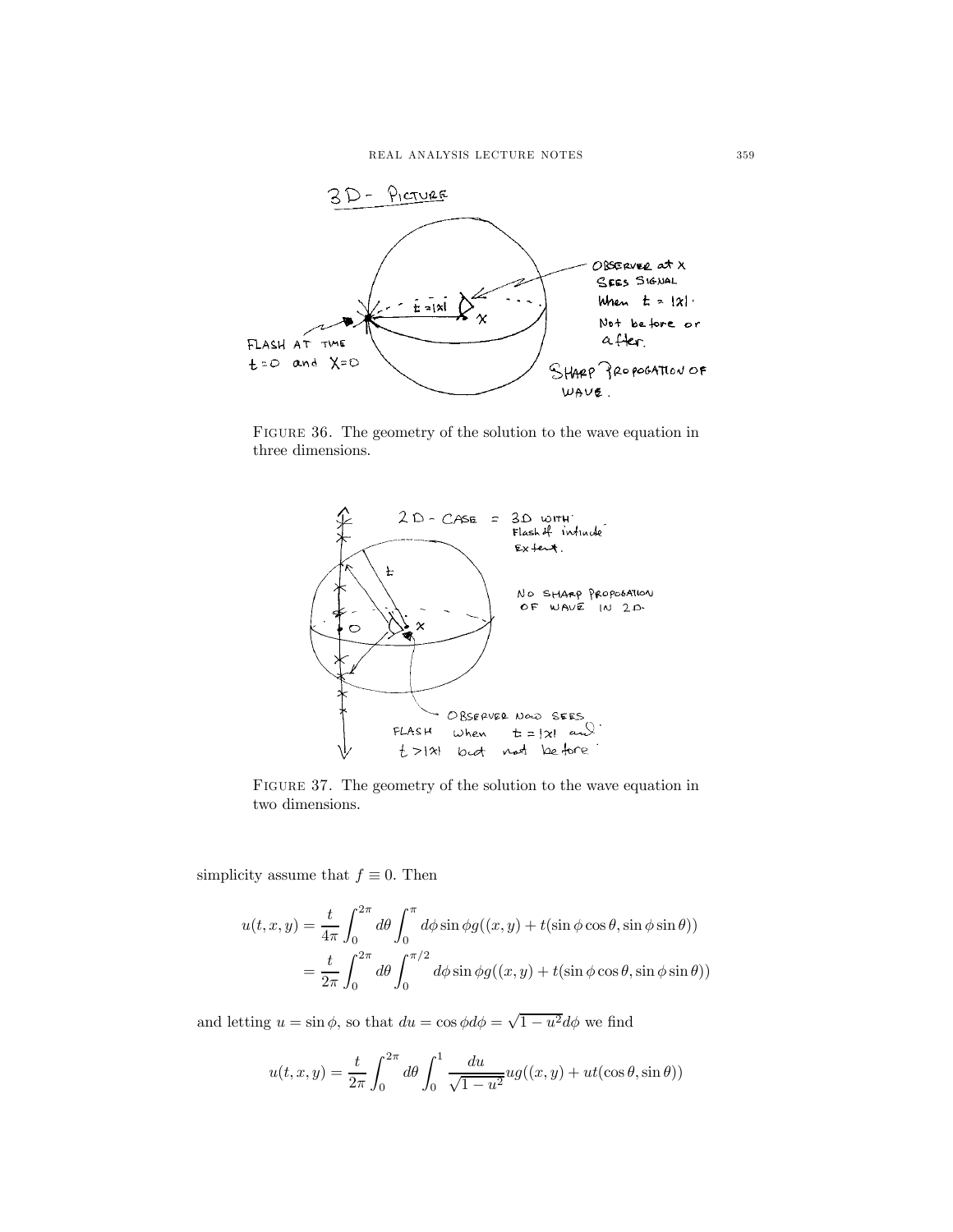and then letting  $r = ut$  we learn,

$$
u(t, x, y) = \frac{1}{2\pi} \int_0^{2\pi} d\theta \int_0^t \frac{dr}{\sqrt{1 - r^2/t^2}} \frac{r}{t} g((x, y) + r(\cos \theta, \sin \theta))
$$
  
=  $\frac{1}{2\pi} \int_0^{2\pi} d\theta \int_0^t \frac{dr}{\sqrt{t^2 - r^2}} r g((x, y) + r(\cos \theta, \sin \theta))$   
=  $\frac{1}{2\pi} \iint_{D_t} \frac{g((x, y) + w)}{\sqrt{t^2 - |w|^2}} dm(w).$ 

Here is a better alternative derivation of this result. We begin by using symmetry to find

$$
u(t,x) = 2t \int_{S_t^+} g(x-y) d\bar{\sigma}_t(y) = 2t \int_{S_t^+} g(x+y) d\bar{\sigma}_t(y)
$$

where  $S_t^+$  is the portion of  $S_t$  with  $z \ge 0$ . This sphere is parametrized by  $R(u, v) = (u, v, \sqrt{t^2 - u^2 - v^2})$  with  $(u, v) \in D_t := \{(u, v) : u^2 + v^2 \le t^2\}$ . In these coordinates we have

$$
4\pi t^2 d\bar{\sigma}_t = \left| \left( -\partial_u \sqrt{t^2 - u^2 - v^2}, -\partial_v \sqrt{t^2 - u^2 - v^2}, 1 \right) \right| du dv
$$
  
=  $\left| \left( \frac{u}{\sqrt{t^2 - u^2 - v^2}}, \frac{v}{\sqrt{t^2 - u^2 - v^2}}, 1 \right) \right| du dv$   
=  $\sqrt{\frac{u^2 + v^2}{t^2 - u^2 - v^2}} + 1 du dv = \frac{|t|}{\sqrt{t^2 - u^2 - v^2}} du dv$ 

and therefore,

$$
u(t,x) = \frac{2t}{4\pi t^2} \int_{S_t^+} g(x + (u, v, \sqrt{t^2 - u^2 - v^2})) \frac{|t|}{\sqrt{t^2 - u^2 - v^2}} du dv
$$
  
= 
$$
\frac{1}{2\pi} \text{sgn}(t) \int_{S_t^+} \frac{g(x + (u, v))}{\sqrt{t^2 - u^2 - v^2}} du dv.
$$

This may be written as

$$
u(t,x) = \frac{1}{2\pi} \text{sgn}(t) \int_{D_t} \frac{g((x,y) + w)}{\sqrt{t^2 - |w|^2}} dm(w)
$$

as before. (I should check on the  $sgn(t)$  term.)

18.5. Bochner's Theorem. Let  $\mu$  be a finite measure on  $\mathcal{B}_{\mathbb{R}^n}$  and  $\hat{\mu}(\xi)$  be the Fourier transform of  $\mu$  as in Definition 18.17 above. If  $\lambda \in \mathbb{C}^m$ , then

$$
\sum_{k,j=1}^{m} \hat{\mu}(\xi_k - \xi_j) \lambda_k \bar{\lambda}_j = \int_{\mathbb{R}^n} \sum_{k,j=1}^{m} e^{-i(\xi_k - \xi_j) \cdot x} \lambda_k \bar{\lambda}_j d\mu(x) = \int_{\mathbb{R}^n} \sum_{k,j=1}^{m} e^{-i\xi_k \cdot x} \lambda_k \overline{e^{-i\xi_j \cdot x} \lambda_j} d\mu(x)
$$

$$
= \int_{\mathbb{R}^n} \left| \sum_{k=1}^{m} e^{-i\xi_k \cdot x} \lambda_k \right|^2 d\mu(x) \ge 0
$$

that is to say  $\hat{\mu}$  is a positive definite function. Since  $\hat{\mu}(0) |\lambda|^2 \geq 0$ , it follows that  $\hat{\mu}(0) \geq 0$  and since

$$
A := \left[ \begin{array}{cc} \hat{\mu}(0) & \hat{\mu}(\xi - \eta) \\ \hat{\mu}(\eta - \xi) & \hat{\mu}(0) \end{array} \right]
$$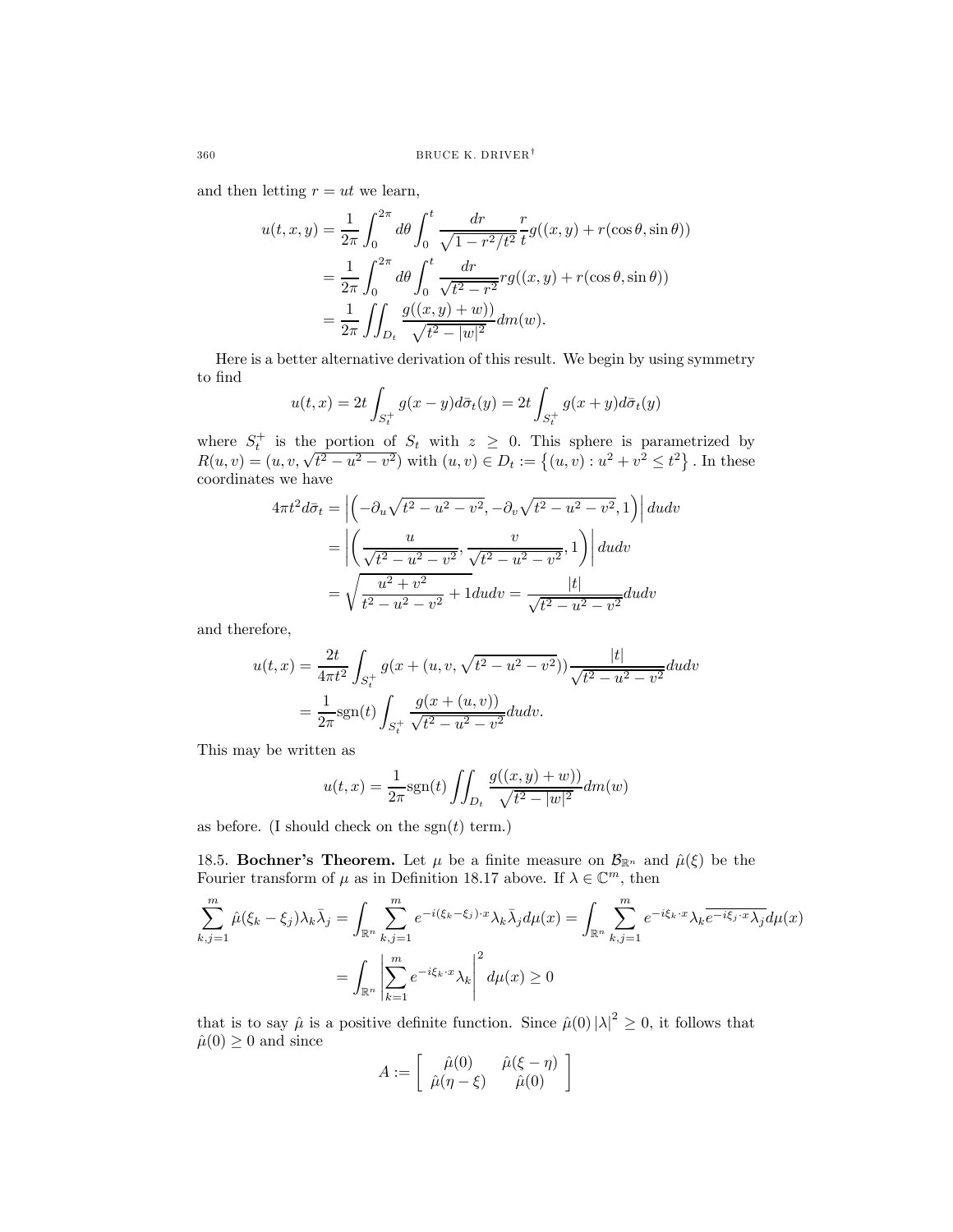is positive definite of all  $\xi, \eta \in \mathbb{R}^d$  it follows that  $\hat{\mu}(-\eta) = \overline{\hat{\mu}(\eta)}$  (since  $A^* = A$ ) and

$$
0 \le \det \begin{bmatrix} \hat{\mu}(0) & \hat{\mu}(\xi - \eta) \\ \hat{\mu}(\eta - \xi) & \hat{\mu}(0) \end{bmatrix} = |\hat{\mu}(0)|^2 - |\hat{\mu}(\xi - \eta)|^2
$$

and hence  $|\hat{\mu}(\xi)| \leq \hat{\mu}(0)$  for all  $\xi$ . In particular  $\hat{\mu}$  is continuous. Moreover, if  $f \in \mathbb{S}(\mathbb{R}^d)$  then

$$
\int_{\mathbb{R}^d} \hat{\mu}(\xi - \eta) f(\xi) \overline{f(\eta)} d\xi d\eta = \lim_{m \in \mathbb{R}^d \to 0} \sum \hat{\mu}(\xi_k - \xi_j) f(\xi_j) \overline{f(\xi_k)} \ge 0.
$$

**Theorem 18.19.** Suppose  $\chi \in C(\mathbb{R}^n, \mathbb{C})$  is positive definite function, then there exists a unique measure  $\mu$  on  $\mathcal{B}_{\mathbb{R}^n}$  such that  $\chi = \hat{\mu}$ .

**Proof.** For  $f \in \mathcal{S}$ , define

$$
I(f):=\int_{\mathbb{R}^n}\chi(\xi)f^\vee(\xi)\mathrm{d}\xi.
$$

Notice that

$$
I(|f|^2) = \int_{\mathbb{R}^n} \chi(\xi) (|f|^2)^{\vee} (\xi) d\xi = \int_{\mathbb{R}^n} \chi(\xi) (f^{\vee} \star \bar{f}^{\vee}) (\xi) d\xi
$$
  
= 
$$
\int_{\mathbb{R}^n} \chi(\xi) f^{\vee} (\xi - \eta) \bar{f}^{\vee} (\eta) d\eta d\xi = \int_{\mathbb{R}^n} \chi(\xi) f^{\vee} (\xi - \eta) \overline{f^{\vee} (-\eta)} d\eta d\xi
$$
  
= 
$$
\int_{\mathbb{R}^n} \chi(\xi - \eta) f^{\vee} (\xi) \overline{f^{\vee} (\eta)} d\eta d\xi \ge 0
$$

for all  $f \in S$ . Let  $p_t(x - \cdot)$  be the usual heat kernel, then  $\sqrt{p_t(x - \cdot)}$  is still a Gaussian function and hence  $\sqrt{p_t(x - \cdot)} \in \mathcal{S}$ . Therefore,

$$
\langle I, p_t(x - \cdot) \rangle = \langle I, \left| \sqrt{p_t(x - \cdot)} \right|^2 \rangle \ge 0 \text{ for all } x \in \mathbb{R} \text{ and } t > 0.
$$

Hence we have shown,  $I \star p_t \geq 0$  for all t.

We will now show<sup>37</sup> for  $\psi \in \mathcal{S}$  that  $\langle I \star p_t, \psi \rangle \to \langle I, \psi \rangle$  as  $t \downarrow 0$ . Since

$$
I \bigstar p_t(x) = \langle I, p_t(x - \cdot) \rangle = \int_{\mathbb{R}^n} \left( e^{i\xi A} v, v \right) \widehat{p_t(x - \cdot)}(\xi) d\xi
$$

$$
= \int_{\mathbb{R}^n} \left( e^{i\xi A} v, v \right) e^{-ix \cdot \xi} \widehat{p}_t(\xi) d\xi,
$$

$$
\langle I \bigstar p_t, \psi \rangle = \int_{\mathbb{R}^n} dx \psi(x) \int_{\mathbb{R}^n} d\xi \left( e^{i\xi A} v, v \right) e^{-ix \cdot \xi} \hat{p}_t(\xi)
$$
  
\n
$$
= \int_{\mathbb{R}^n} d\xi \int_{\mathbb{R}^n} dx \psi(x) \left( e^{i\xi A} v, v \right) e^{-ix \cdot \xi} \hat{p}_t(\xi)
$$
  
\n
$$
= \int_{\mathbb{R}^n} d\xi \hat{\psi}(\xi) \left( e^{i\xi A} v, v \right) \hat{p}_t(\xi) \to \int_{\mathbb{R}^n} d\xi \hat{\psi}(\xi) \left( e^{i\xi A} v, v \right) = \langle I, \psi \rangle
$$

since  $\hat{p}_t(\xi) = e^{-t|\xi|^2/2} \to 1$  as  $t \downarrow 0$ . Hence if  $\psi \geq 0$ , we find

$$
\langle I, \psi \rangle = \lim_{t \downarrow 0} \langle I \bigstar p_t, \psi \rangle \ge 0.
$$

 $^{37}\text{It is known more generally that if } T \in \mathbb{S}'$  then  $T * p_t \to T$  in  $\mathcal{S}'$  as  $t \downarrow 0$ .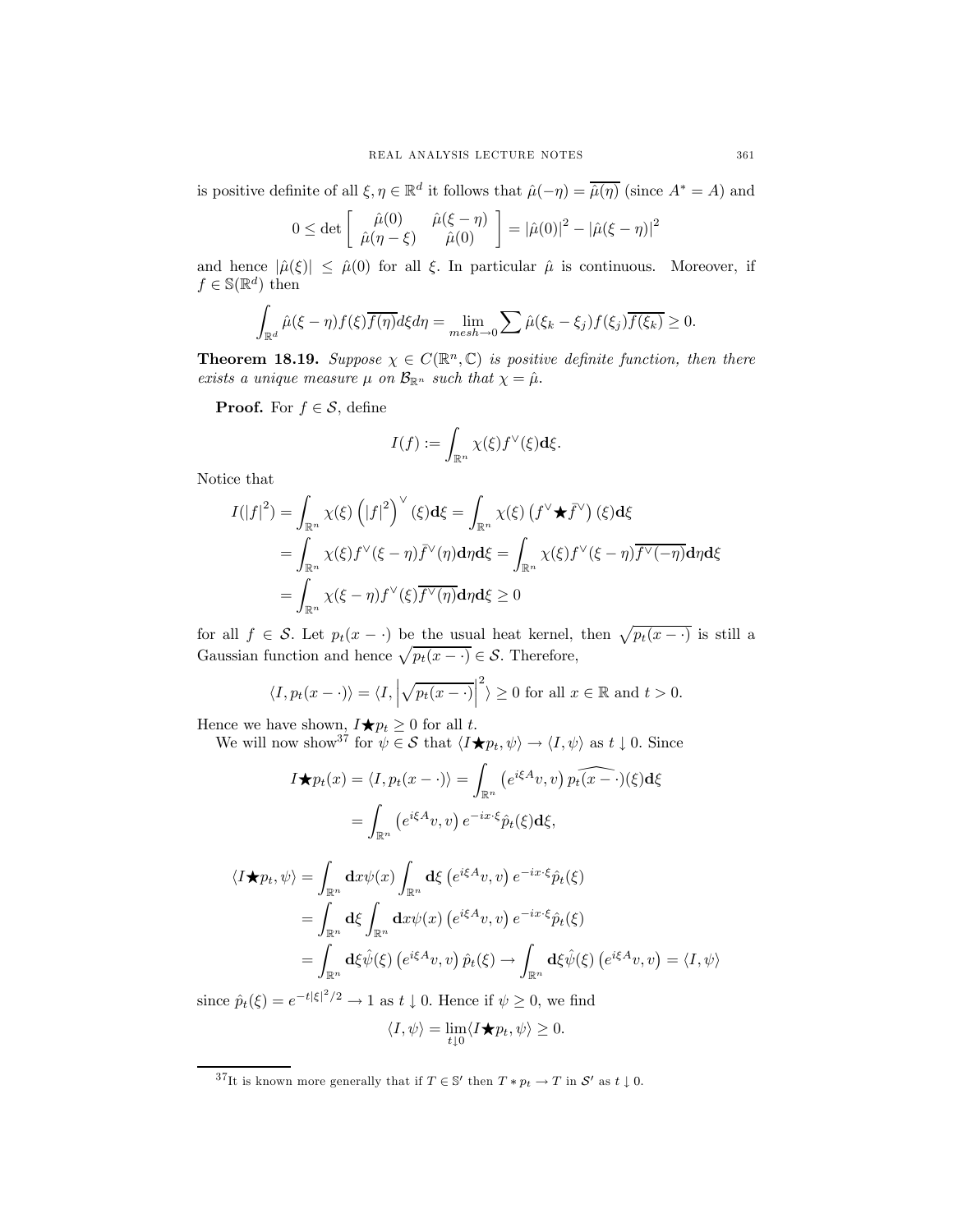Let  $K \subset \mathbb{R}$  be a compact set and  $\psi \in C_c(\mathbb{R}, [0,\infty))$  be a function such that  $\psi = 1$  on K. If  $f \in C_c^{\infty}(\mathbb{R}, \mathbb{R})$  is a smooth function with supp $(f) \subset K$ , then  $0 \leq ||f||_{\infty} \psi - f \in \mathcal{S}$  and hence

$$
0 \le \langle I, ||f||_{\infty} \psi - f \rangle = ||f||_{\infty} \langle I, \psi \rangle - \langle I, f \rangle
$$

and therefore  $\langle I,f \rangle \leq ||f||_{\infty} \langle I,\psi \rangle$ . Replacing f by  $-f$  implies,  $-\langle I,f \rangle \leq$  $||f||_{\infty} \langle I, \psi \rangle$  and hence we have proved

(18.30) 
$$
|\langle I, f \rangle| \le C(\mathrm{supp}(f)) \|f\|_{\infty}
$$

for all  $f \in \mathcal{D}_{\mathbb{R}^n} := C_c^{\infty}(\mathbb{R}^n, \mathbb{R})$  where  $C(K)$  is a finite constant for each compact subset of  $\mathbb{R}^n$ . Because of the estimate in Eq. (18.30), it follows that  $I|_{\mathcal{D}_{\mathbb{R}^n}}$  has a unique extension I to  $C_c(\mathbb{R}^n,\mathbb{R})$  still satisfying the estimates in Eq. (18.30) and moreover this extension is still positive. So by the Riesz — Markov theorem, there exists a unique Radon – measure  $\mu$  on  $\mathbb{R}^n$  such that such that  $\langle I, f \rangle = \mu(f)$  for all  $f \in C_c(\mathbb{R}^n, \mathbb{R}).$ 

To finish the proof we must show  $\hat{\mu}(\eta) = \chi(\eta)$  for all  $\eta \in \mathbb{R}^n$  given

$$
\mu(f) = \int_{\mathbb{R}^n} \chi(\xi) f^{\vee}(\xi) \mathbf{d}\xi \text{ for all } f \in C_c^{\infty}(\mathbb{R}^n, \mathbb{R}).
$$

Let  $f \in C_c^{\infty}(\mathbb{R}^n, \mathbb{R}_+)$  be a radial function such  $f(0) = 1$  and  $f(x)$  is decreasing as |x| increases. Let  $f_{\epsilon}(x) := f(\epsilon x)$ , then by Theorem 18.3,

$$
\mathcal{F}^{-1}\left[e^{-i\eta x}f_{\epsilon}(x)\right](\xi) = \epsilon^{-n}f^{\vee}(\frac{\xi - \eta}{\epsilon})
$$

and therefore

(18.31) 
$$
\mu(e^{-i\eta x}f_{\epsilon}(x)) = \int_{\mathbb{R}^n} \chi(\xi) e^{-n} f^{\vee}(\frac{\xi - \eta}{\epsilon}) d\xi.
$$

Because  $\int_{\mathbb{R}^n} f^\vee(\xi) d\xi = \mathcal{F} f^\vee(0) = f(0) = 1$ , we may apply the approximate  $\delta$ function Theorem 9.20 to Eq. (18.31) to find

(18.32) 
$$
\mu(e^{-i\eta x}f_{\epsilon}(x)) \to \chi(\eta) \text{ as } \epsilon \downarrow 0.
$$

On the the other hand, when  $\eta = 0$ , the monotone convergence theorem implies  $\mu(f_{\epsilon}) \uparrow \mu(1) = \mu(\mathbb{R}^n)$  and therefore  $\mu(\mathbb{R}^n) = \mu(1) = \chi(0) < \infty$ . Now knowing the  $\mu$  is a finite measure we may use the dominated convergence theorem to concluded

$$
\mu(e^{-i\eta x}f_{\epsilon}(x)) \to \mu(e^{-i\eta x}) = \hat{\mu}(\eta)
$$
 as  $\epsilon \downarrow 0$ 

for all  $\eta$ . Combining this equation with Eq. (18.32) shows  $\hat{\mu}(\eta) = \chi(\eta)$  for all  $\eta \in \mathbb{R}^n$ .

18.6. Supplement: Heisenberg Uncertainty Principle Exercise. Suppose that  $H$  is a Hilbert space and  $A, B$  are two densely defined symmetric operators on H. More explicitly,  $A$  is a densely defined symmetric linear operator on  $H$  means there is a dense subspace  $\mathcal{D}_A \subset H$  and a linear map  $A : \mathcal{D}_A \to H$  such that  $(A\phi, \psi)=(\phi, A\psi)$  for all  $\phi, \psi \in \mathcal{D}_A$ . Let  $\mathcal{D}_{AB} := \{\phi \in H : \phi \in \mathcal{D}_B \text{ and } B\phi \in \mathcal{D}_A\}$ and for  $\phi \in \mathcal{D}_{AB}$  let  $(AB)\phi = A(B\phi)$  with a similar definition of  $\mathcal{D}_{BA}$  and BA. Moreover, let  $\mathcal{D}_C := \mathcal{D}_{AB} \cap \mathcal{D}_{BA}$  and for  $\phi \in \mathcal{D}_C$ , let

$$
C\phi = \frac{1}{i}[A,B]\phi = \frac{1}{i}(AB - BA)\phi.
$$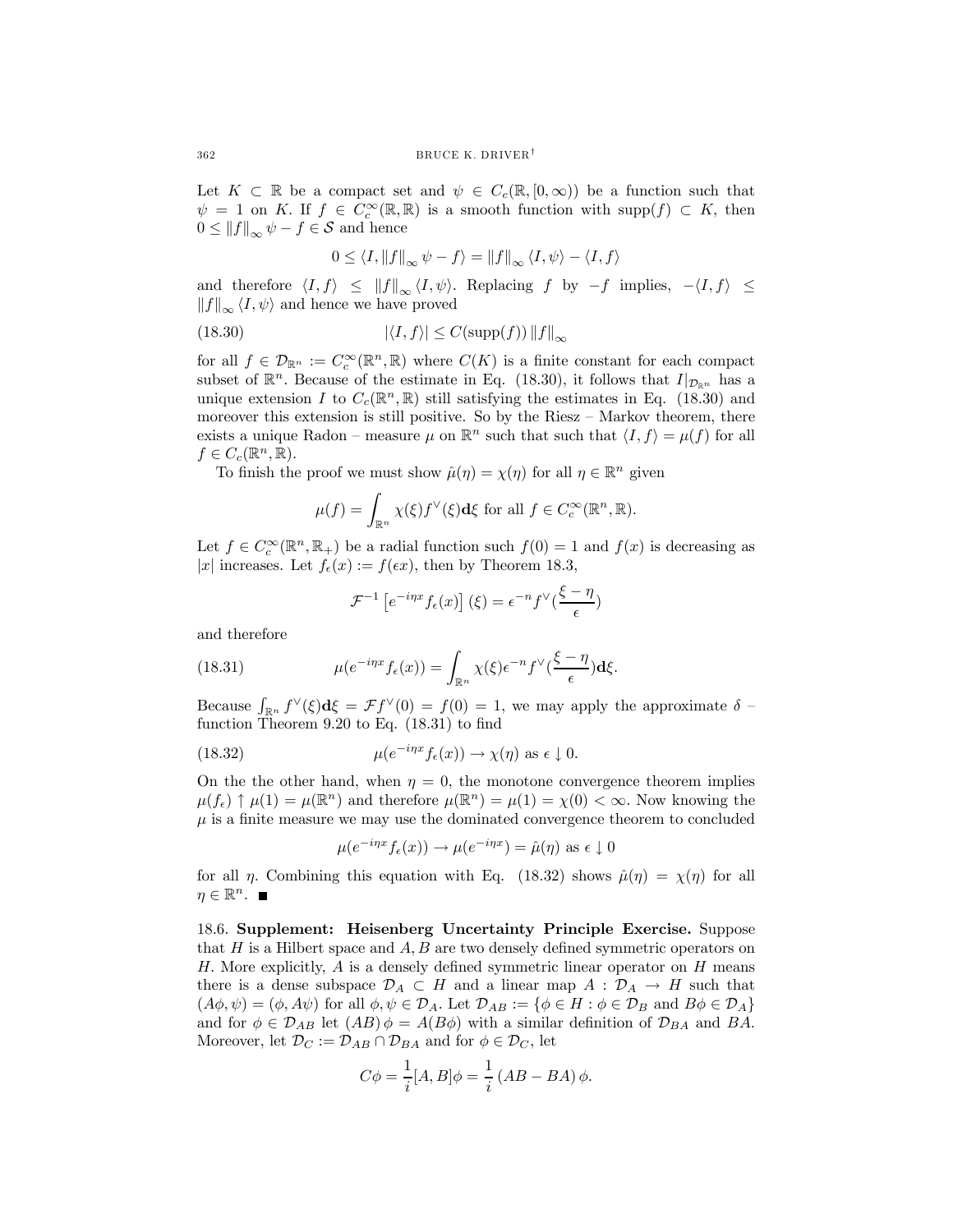Notice that for  $\phi, \psi \in \mathcal{D}_C$  we have

$$
(C\phi, \psi) = \frac{1}{i} \{ (AB\phi, \psi) - (BA\phi, \psi) \} = \frac{1}{i} \{ (B\phi, A\psi) - (A\phi, B\psi) \}
$$
  
=  $\frac{1}{i} \{ (\phi, BA\psi) - (\phi, AB\psi) \} = (\phi, C\psi),$ 

so that  $C$  is symmetric as well.

Theorem 18.20 (Heisenberg Uncertainty Principle). Continue the above notation and assumptions,

(18.33) 
$$
\frac{1}{2} |(\psi, C\psi)| \le \sqrt{||A\psi||^2 - (\psi, A\psi)} \cdot \sqrt{||B\psi||^2 - (\psi, B\psi)}
$$

for all  $\psi \in \mathcal{D}_C$ . Moreover if  $\|\psi\| = 1$  and equality holds in Eq. (18.33), then

$$
(A - (\psi, A\psi))\psi = i\lambda (B - (\psi, B\psi))\psi
$$
 or

(18.34) 
$$
(B - (\psi, B\psi)) = i\lambda\psi(A - (\psi, A\psi))\psi
$$

for some  $\lambda \in \mathbb{R}$ .

**Proof.** By homogeneity (18.33) we may assume that  $\|\psi\| = 1$ . Let  $a := (\psi, A\psi)$ ,  $b = (\psi, B\psi), \tilde{A} = A - aI$ , and  $\tilde{B} = B - bI$ . Then we have still have

$$
[\tilde{A}, \tilde{B}] = [A - aI, B - bI] = iC.
$$

Now

$$
i(\psi, C\psi) = (\psi, iC\psi) = (\psi, [\tilde{A}, \tilde{B}]\psi) = (\psi, \tilde{A}\tilde{B}\psi) - (\psi, \tilde{B}\tilde{A}\psi)
$$

$$
= (\tilde{A}\psi, \tilde{B}\psi) - (\tilde{B}\psi, \tilde{A}\psi) = 2i \operatorname{Im}(\tilde{A}\psi, \tilde{B}\psi)
$$

from which we learn

$$
|(\psi, C\psi)| = 2 \left| \text{Im}(\tilde{A}\psi, \tilde{B}\psi) \right| \le 2 \left| (\tilde{A}\psi, \tilde{B}\psi) \right| \le 2 \left\| \tilde{A}\psi \right\| \left\| \tilde{B}\psi \right\|
$$

with equality iff  $\text{Re}(\tilde{A}\psi, \tilde{B}\psi) = 0$  and  $\tilde{A}\psi$  and  $\tilde{B}\psi$  are linearly dependent, i.e. iff Eq. (18.34) holds.

The result follows from this equality and the identities

$$
\left\|\tilde{A}\psi\right\|^2 = \|A\psi - a\psi\|^2 = \|A\psi\|^2 + a^2 \|\psi\|^2 - 2a \operatorname{Re}(A\psi, \psi)
$$

$$
= \|A\psi\|^2 + a^2 - 2a^2 = \|A\psi\|^2 - (A\psi, \psi)
$$

and

 $\blacksquare$ 

$$
\left\|\tilde{B}\psi\right\| = \left\|B\psi\right\|^2 - (B\psi, \psi).
$$

**Example 18.21.** As an example, take  $H = L^2(\mathbb{R})$ ,  $A = \frac{1}{i}\partial_x$  and  $B =$  $M_x$  with  $\mathcal{D}_A := \{f \in H : f' \in H\}$  (f' is the weak derivative) and  $\mathcal{D}_B :=$ <br> $\{f \in H : f \mid \text{arfc}(x)\}^2 dx \leq \infty\}$ . In this ages  $f \in H : \int_{\mathbb{R}} |xf(x)|^2 dx < \infty$ . In this case,

$$
\mathcal{D}_C = \{ f \in H : f', xf \text{ and } xf' \text{ are in } H \}
$$

and  $C = -I$  on  $\mathcal{D}_C$ . Therefore for a unit vector  $\psi \in \mathcal{D}_C$ ,

$$
\frac{1}{2} \le \left\| \frac{1}{i} \psi' - a\psi \right\|_2 \cdot \|x\psi - b\psi\|_2
$$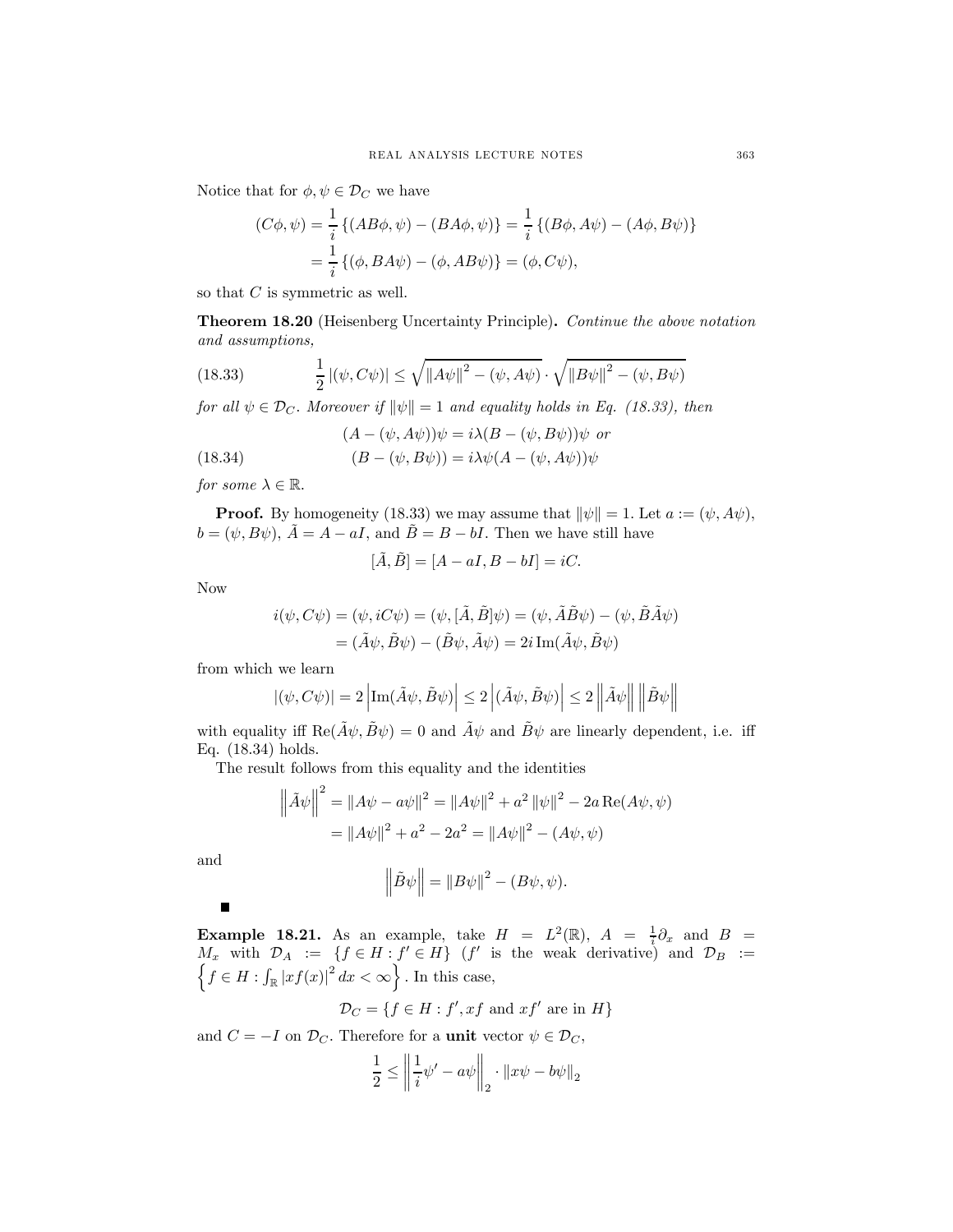where  $a = i \int_{\mathbb{R}} \psi \bar{\psi}' dm^{38}$  and  $b = \int_{\mathbb{R}} x |\psi(x)|^2 dm(x)$ . Thus we have

(18.35) <sup>1</sup> <sup>4</sup> <sup>=</sup> <sup>1</sup> 4 Z R |ψ| <sup>2</sup> dm <sup>≤</sup> Z R (k − a) 2 ¯ ¯ ¯ψˆ(k) ¯ ¯ ¯ 2 dk · R (x − b) <sup>2</sup> <sup>|</sup>ψ(x)<sup>|</sup> <sup>2</sup> dx.

Equality occurs if there exists  $\lambda \in \mathbb{R}$  such that

$$
i\lambda (x - b) \psi(x) = (\frac{1}{i}\partial_x - a)\psi(x)
$$
 a.e.

Working formally, this gives rise to the ordinary differential equation (in weak form),

(18.36) 
$$
\psi_x = \left[ -\lambda(x - b) + ia \right] \psi
$$

which has solutions (see Exercise 18.5 below)

(18.37) 
$$
\psi = C \exp \left( \int_{\mathbb{R}} \left[ -\lambda(x-b) + ia \right] dx \right) = C \exp \left( -\frac{\lambda}{2} (x-b)^2 + iax \right).
$$

Let  $\lambda = \frac{1}{2t}$  and choose C so that  $\|\psi\|_2 = 1$  to find

$$
\psi_{t,a,b}(x) = \left(\frac{1}{2t}\right)^{1/4} \exp\left(-\frac{1}{4t}(x-b)^2 + iax\right)
$$

are the functions which saturate the Heisenberg uncertainty principle in Eq. (18.35).

18.6.1. Exercises.

**Exercise 18.2.** Let  $f \in L^2(\mathbb{R}^n)$  and  $\alpha$  be a multi-index. If  $\partial^{\alpha} f$  exists in  $L^2(\mathbb{R}^n)$ then  $\mathcal{F}(\partial^{\alpha} f) = (i\xi)^{\alpha} \hat{f}(\xi)$  in  $L^2(\mathbb{R}^n)$  and conversely if  $(\xi \to \xi^{\alpha} \hat{f}(\xi)) \in L^2(\mathbb{R}^n)$  then  $\partial^{\alpha} f$  exists.

**Exercise 18.3.** Suppose  $\mu$  is a complex measure on  $\mathbb{R}^n$  and  $\hat{\mu}(\xi)$  is its Fourier transform as defined in Definition 18.17. Show  $\mu$  satisfies,

$$
\langle \hat{\mu}, \phi \rangle := \int_{\mathbb{R}^n} \hat{\mu}(\xi) \phi(\xi) d\xi = \mu(\hat{\phi}) := \int_{\mathbb{R}^n} \hat{\phi} d\mu \text{ for all } \phi \in \mathcal{S}
$$

and use this to show if  $\mu$  is a complex measure such that  $\hat{\mu} \equiv 0$ , then  $\mu \equiv 0$ .

Exercise 18.4. Using

$$
\frac{1}{|\xi|^2+m^2}=\int_0^\infty e^{-\lambda(|\xi|^2+m^2)}d\lambda
$$

the identity in Eq. (18.19) and Example 18.4, show for  $m > 0$  and  $x \ge 0$  that

(18.38) 
$$
e^{-mx} = \frac{m}{\sqrt{\pi}} \int_0^\infty d\lambda \frac{1}{\sqrt{\lambda}} e^{-\frac{1}{4\lambda}x^2} e^{-\lambda m^2} \left(\text{let } \lambda \to \lambda/m^2\right)
$$

$$
= \int_0^\infty d\lambda \frac{1}{\sqrt{\pi\lambda}} e^{-\lambda} e^{-\frac{m^2}{4\lambda}x^2}.
$$

Use this to formula and and Example  $18.4$  again to show, in dimension n, that

$$
\mathcal{F}\left[e^{-m|x|}\right](\xi) = \frac{\Gamma((n+1)/2)}{\sqrt{\pi}2^{n/2}} \frac{m}{(m^2 + |\xi|^2)^{(n+1)/2}}
$$

where  $\Gamma(x)$  in the gamma function defined in Eq. (6.30). (I am not absolutely positive I have got all the constants exactly right, but they should be close.)

<sup>&</sup>lt;sup>38</sup>We will see in later that a may be described using the Fourier transform as:  $a =$  $\int k \left| \hat{\psi}(k) \right|$  $2 \, dm(k)$ .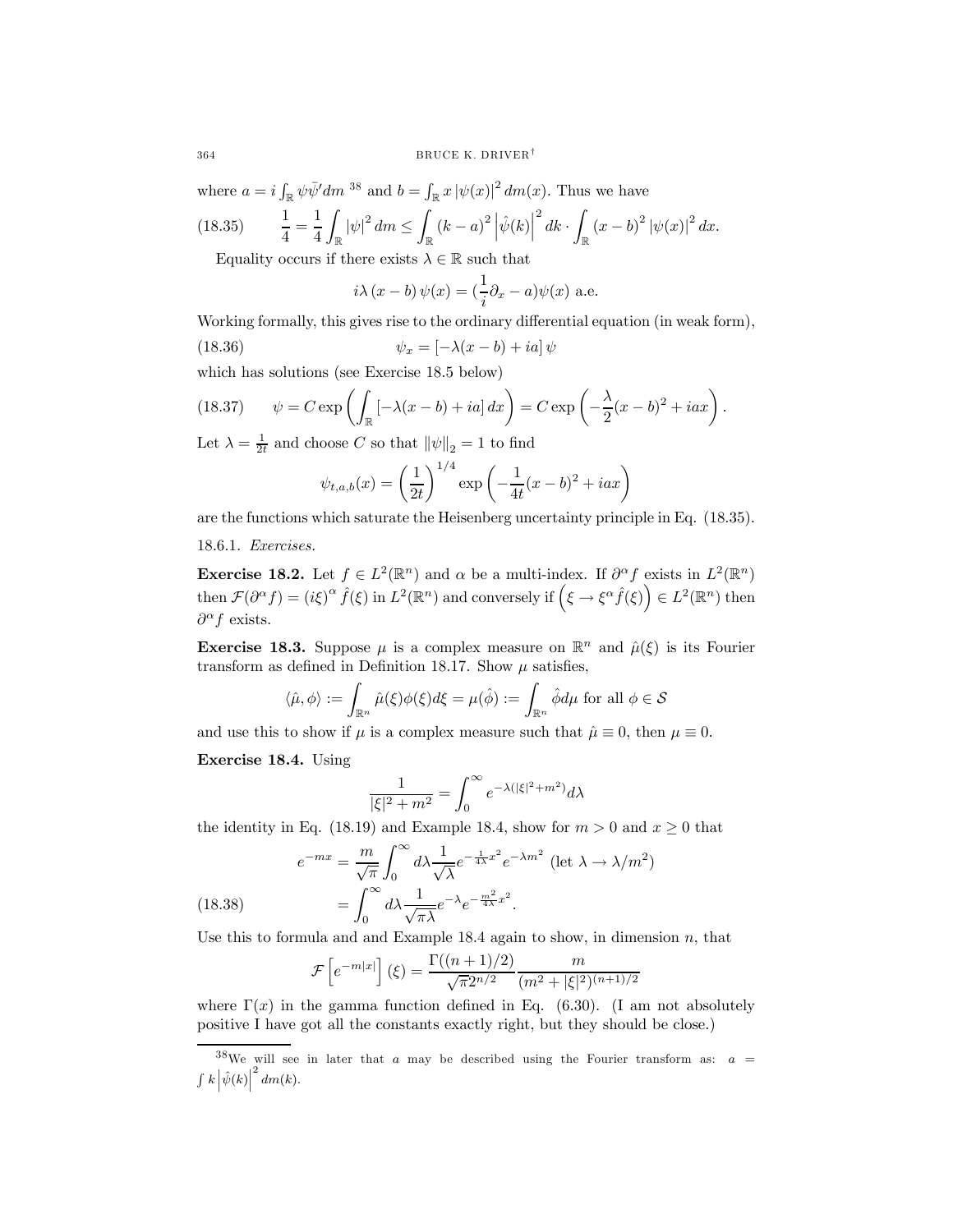**Exercise 18.5.** Show that  $\psi$  described in Eq. (18.37) is the general solution to Eq. (18.36). Hint: Suppose that  $\phi$  is any solution to Eq. (18.36) and  $\psi$  is given as in Eq. (18.37) with  $C = 1$ . Consider the weak – differential equation solved by  $φ/ψ.$ 

### 18.6.2. More Proofs of the Fourier Inversion Theorem.

**Exercise 18.6.** Suppose that  $f \in L^1(\mathbb{R})$  and assume that f continuously differentiable in a neighborhood of 0, show

(18.39) 
$$
\lim_{M \to \infty} \int_{-\infty}^{\infty} \frac{\sin Mx}{x} f(x) dx = \pi f(0)
$$

using the following steps.

(1) Use Example 6.26 to deduce,

$$
\lim_{M \to \infty} \int_{-1}^{1} \frac{\sin Mx}{x} dx = \lim_{M \to \infty} \int_{-M}^{M} \frac{\sin x}{x} dx = \pi.
$$

(2) Explain why

$$
0 = \lim_{M \to \infty} \int_{|x| \ge 1} \sin Mx \cdot \frac{f(x)}{x} dx \text{ and}
$$
  

$$
0 = \lim_{M \to \infty} \int_{|x| \le 1} \sin Mx \cdot \frac{f(x) - f(0)}{x} dx.
$$

(3) Add the previous two equations and use part (1) to prove Eq. (18.39).

**Exercise 18.7** (Fourier Inversion Formula). Suppose that  $f \in L^1(\mathbb{R})$  such that  $f \in L^1(\mathbb{R}).$ 

(1) Further assume that  $f$  is continuously differentiable in a neighborhood of 0. Show that

$$
\Lambda := \int_{\mathbb{R}} \hat{f}(\xi) \mathbf{d}\xi = f(0).
$$

Hint: by the dominated convergence theorem,  $\Lambda := \lim_{M \to \infty} \int_{|\xi| \le M} \hat{f}(\xi) d\xi$ . Now use the definition of  $\hat{f}(\xi)$ , Fubini's theorem and Exercise 18.6.

(2) Apply part 1. of this exercise with f replace by  $\tau_y f$  for some  $y \in \mathbb{R}$  to prove

(18.40) 
$$
f(y) = \int_{\mathbb{R}} \hat{f}(\xi) e^{iy \cdot \xi} d\xi
$$

provided  $f$  is now continuously differentiable near  $y$ .

The goal of the next exercises is to give yet another proof of the Fourier inversion formula.

**Notation 18.22.** For  $L > 0$ , let  $C_L^k(\mathbb{R})$  denote the space of  $C^k - 2\pi L$  periodic functions:

$$
C_L^k(\mathbb{R}) := \left\{ f \in C^k(\mathbb{R}) : f(x + 2\pi L) = f(x) \text{ for all } x \in \mathbb{R} \right\}.
$$

Also let  $\langle \cdot, \cdot \rangle_L$  denote the inner product on the Hilbert space  $H_L := L^2([-\pi L, \pi L])$ given by

$$
(f,g)_L := \frac{1}{2\pi L} \int_{[-\pi L, \pi L]} f(x)\bar{g}(x)dx.
$$